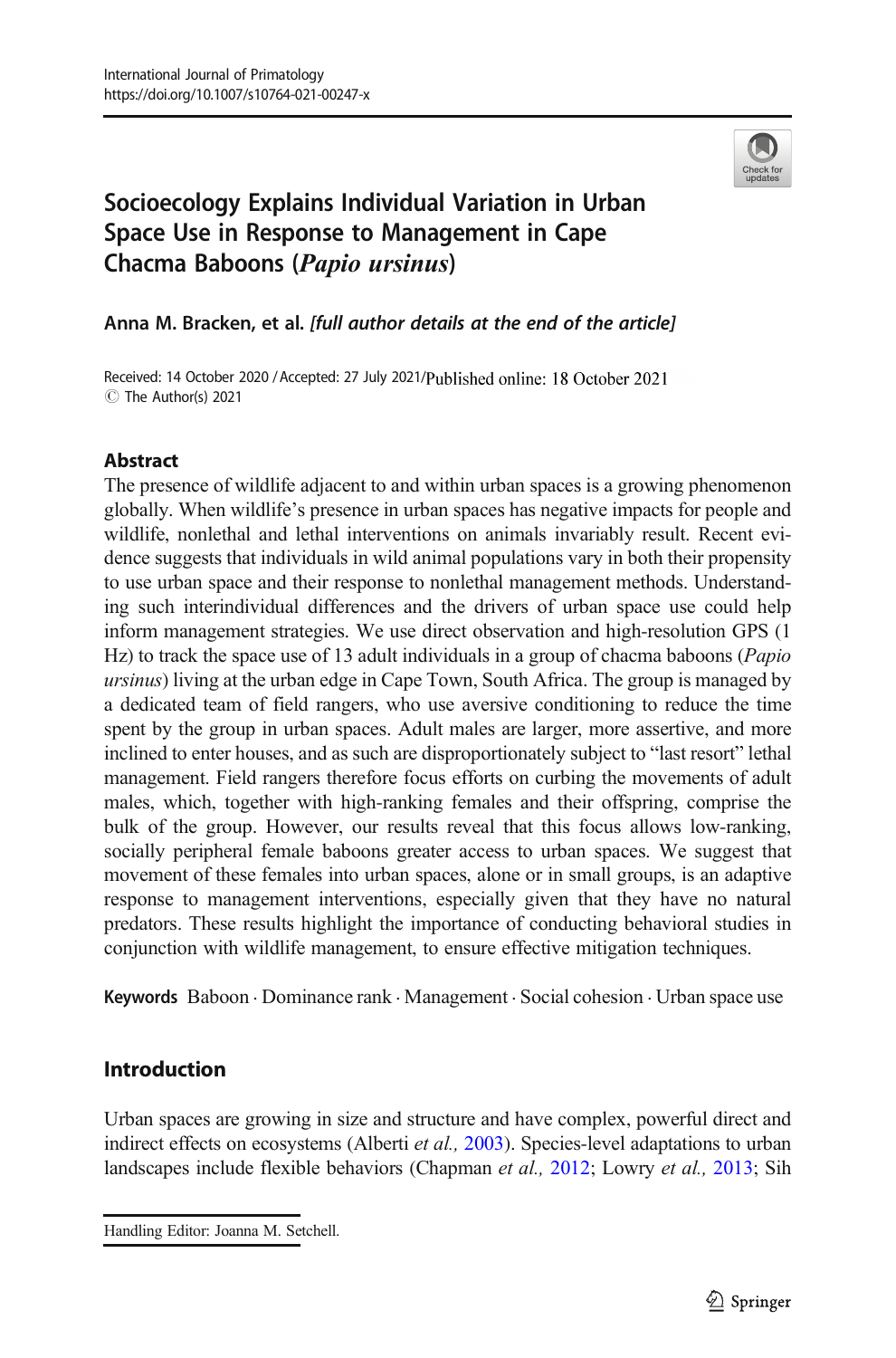et al., [2011\)](#page-16-0), tolerance to a wide variety of habitats (Bonier et al., [2007](#page-13-0); Ducatez et al., [2015\)](#page-13-0), and generalist diets (McKinney, [2002\)](#page-15-0). At an individual level, urban space use can vary according to phenotype (Lowry *et al.*, [2013](#page-15-0)), for example, age and sex (Baker et al., [2007;](#page-12-0) Dowding et al., [2010;](#page-13-0) Maibeche et al., [2015;](#page-15-0) Marty et al., [2019;](#page-15-0) Merkle et al., [2013](#page-15-0)). Adult male Barbary macaques (Macaca sylvanus), living in Gouraya National Park that borders the city of Bejaia in Algeria, eat more human foods than females or juveniles (Maibeche et al., [2015](#page-15-0)), and male American black bears (Ursinus americanus) in Missoula, Montana, use urban spaces more frequently than females and are 1.6 times more likely to be located next to a house (Merkle et al., [2013](#page-15-0)). Social context and life-history strategies can also drive differences in urban space use (Baranga et al., [2012;](#page-12-0) Kark et al., [2007](#page-14-0)). For example, in baboons (Papio spp. excluding *Papio hamadryas*), male (but not female) dispersal is common (Altmann & Alberts,  $2003$ ; Silk *et al.*,  $2003$ ), leading to males being more likely to encounter urban environments (Beamish, [2009](#page-12-0)). However, detailed investigations of interindividual differences in urban space use are rare, because of the challenges of observing the behavior and movements of many individuals simultaneously (Hughey et al., [2018](#page-14-0)).

Primates are among the most high-profile species to use urban space (Fehlmann, O'Riain, Kerr-Smith, & King, [2017b;](#page-13-0) Hoffman & O'Riain, [2012b;](#page-14-0) Klegarth et al., [2017\)](#page-14-0). As innovative problem solvers (Reader & Laland, [2001](#page-15-0)) that are adaptable to a variety of environments and diets (Swedell, [2011\)](#page-16-0), they can exploit high-calorie human crops, foods, and waste (Strum, [2010\)](#page-16-0). This urban foraging behavior positively affects time and energy budgets (Fehlmann, O'Riain, Kerr-Smith, & King, [2017b;](#page-13-0) van Doorn et al., [2010](#page-16-0)), resulting in improved body condition for individuals (Strum, [2010\)](#page-16-0) and smaller home ranges for groups (Altmann & Muruthi, [1988;](#page-12-0) Hoffman & O'Riain, [2012a;](#page-14-0) Strum, [2010\)](#page-16-0). However, use of urban space by primates also has costs and can result in severe injuries or death (Beamish & O'Riain, [2014\)](#page-12-0) and exposure to crosstransmission of pathogens (Drewe *et al.*, [2012\)](#page-13-0) as a result of their proximity to people.

Contacts and negative interactions with humans are most common among adult males within primate groups (Fuentes & Gamerl, [2005](#page-13-0); Maibeche *et al.*, [2015;](#page-15-0) Marty et al., [2019;](#page-15-0) McLennan & Hockings, [2016](#page-15-0); Strum, [2010](#page-16-0)). It is therefore suggested that management strategies aimed at reducing conflict should focus on adult males (Baranga et al., [2012;](#page-12-0) Fehlmann, [2017](#page-13-0)). For example, in the City of Cape Town, South Africa, adult male chacma baboons (Papio ursinus) exploit spaces at the periphery of the city that are close to refuges (Fehlmann, O'Riain, Kerr-Smith, & King, [2017b\)](#page-13-0), engaging in brief, high-activity "raids" to forage in urban spaces (Fehlmann, O'Riain, Kerr-Smith, Hailes, et al., [2017a\)](#page-13-0) and obtain high-calorie human foods (Kaplan et al., [2011\)](#page-14-0). As a result, "baboon rangers" are employed to deter baboons from urban spaces (Hoffman & O'Riain, [2012b\)](#page-14-0) and have been successful in reducing negative impacts to people and property (Fehlmann, [2017;](#page-13-0) van Doorn & O'Riain, [2020](#page-16-0)).

Male-focused baboon management can be doubly effective because high-ranking adult males are seen to have a strong influence on group-level movement decisions in different chacma baboon populations (Kaplan et al., [2011;](#page-14-0) King et al., [2008,](#page-14-0) 2011; Stueckle & Zinner, [2008](#page-16-0); Sueur, [2011](#page-16-0)), and group-level urban space use can be significantly reduced by focusing on males in this population (Kaplan *et al.*, [2011\)](#page-14-0). Indeed, males appear to exert a strong influence on movement decisions across baboon species. In olive baboons (*Papio anubis*) the highest-ranked male is most likely to determine the direction and timing of group movements (Ransom, [1981](#page-15-0)), in hamadryas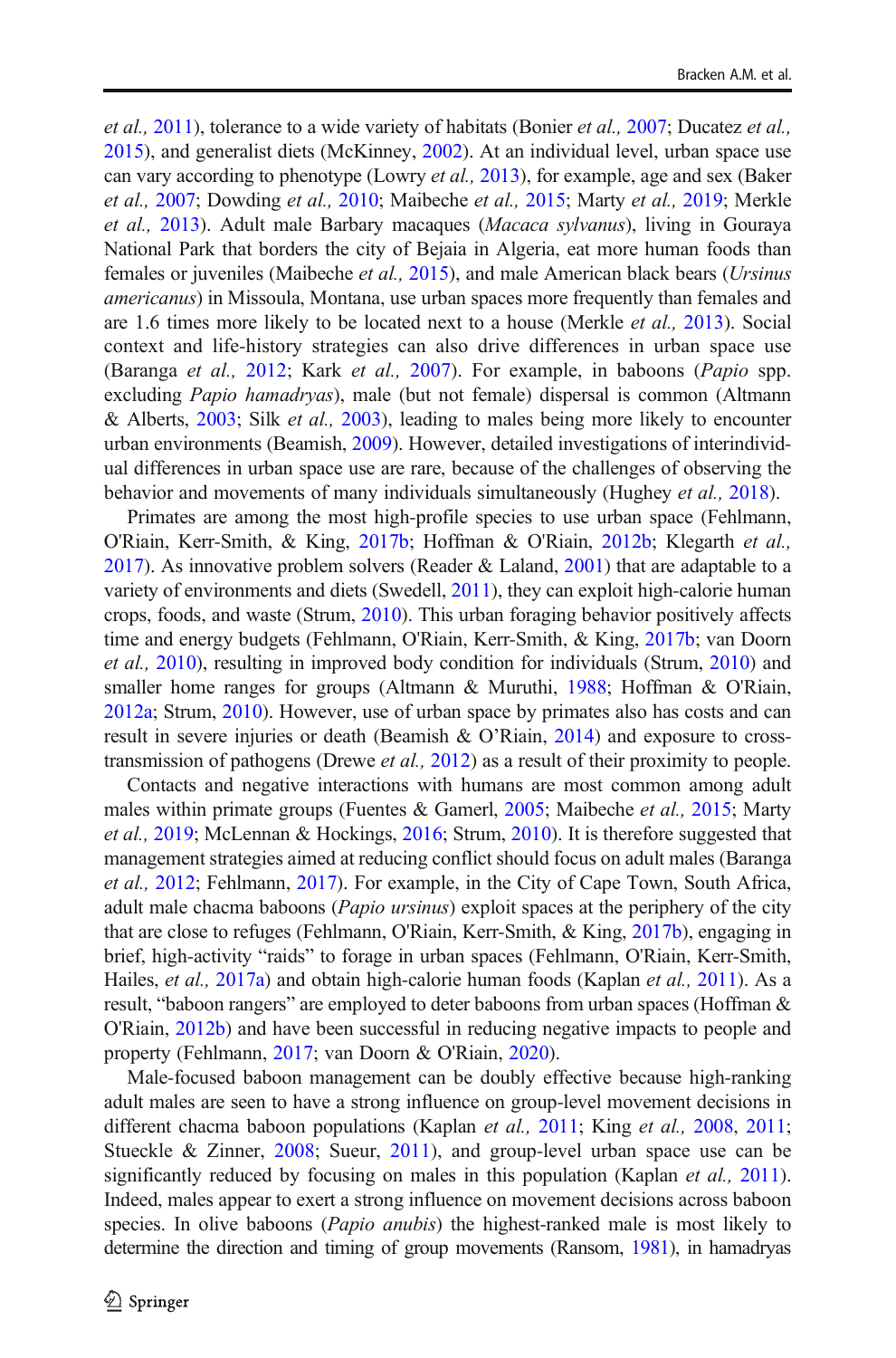baboons (Papio hamadryas), males exclusively initiate group movements (Kummer, [1968\)](#page-14-0), and in Guinea baboons (Papio papio), adult males initiate the majority of group departures (Montanari *et al.*, [2019\)](#page-15-0). However, propensity to initiate group movements can be affected by individual, social, and/or environmental factors, and more shared decision-making processes have been observed in olive baboons (Strandburg-Peshkin et al., [2015](#page-16-0)) as well as female leadership in yellow baboons (Papio cynocephalus) (Norton, [1986](#page-15-0)).

Here, we study urban space use by a group of baboons ranging in the Da Gama Park region of Cape Town. To better understand interindividual variation in patterns of urban space use, we fitted adults with tracking collars that provided information on their location at high-resolution (1-Hz GPS data). Because adult males are the focus of management (Fehlmann, O'Riain, Kerr-Smith, Hailes, et al., [2017a](#page-13-0)) and are typically the cause of conflict with people (Beamish, [2009;](#page-12-0) Fehlmann, O'Riain, Kerr-Smith, Hailes, et al., [2017a](#page-13-0)), we expected that males, rather than females, would spend more time in the urban space. However, at the start of our study, baboon management reports for the focal group indicated that all baboons were entering the urban space, often in small groups without adult males (Richardson, [2018a](#page-15-0), [2018b](#page-15-0)). We therefore explored the influence of baboon identity and social factors on use of urban space.

# **Methods**

# Study Site and Subjects

We studied the Da Gama group, which is named after the suburb in which the group ranges: Da Gama Park in the city of Cape Town (Fig. [1a, b](#page-3-0)). The group comprised 2 adult males, 19 adult females, and approximately 30 subadults, juveniles, and infants. The group's home range includes both urban and natural spaces. Urban spaces encompass two residential suburbs: Da Gama, which is mostly low-income state housing for staff of the South African Navy, and Welcome Glen, a middle-income suburb. The urban environment provides energy-rich food sources (e.g., bread, vegetables, and bird seed) from houses, compost bins, and food waste, as well as from woody plants such as fruiting trees (e.g., guava: *Psidium guajava*) and *Pinus* spp. (Fehlmann, O'Riain, Kerr-Smith, Hailes, et al., [2017a;](#page-13-0) Hoffman & O'Riain, [2011](#page-14-0)). The natural habitat is mostly within Table Mountain National Park and is dominated by indigenous fynbos vegetation (Protea, Erica, and Restio spp.) with smaller patches of exotic vegetation (such as *Pinus, Acacia,* and *Eucalyptus* spp.) (Hoffman, [2011](#page-14-0); van Doorn et al., [2010;](#page-16-0) van Doorn & O'Riain, [2020](#page-16-0)), which comprises the bulk of the baboons' diet when in this habitat (van Doorn et al., [2010\)](#page-16-0). We studied the group from July to November 2018, and here we use data collected mainly during the austral winter (July–September) when our GPS collars were active and when the Peninsula baboons show greater use of urban spaces (van Doorn et al., [2010\)](#page-16-0).

# GPS Data

To obtain information on baboons' space-use patterns, we fitted 16 adults (2 males, 14 females) with SHOAL group (Sociality, Heterogeneity, Organisation And Leadership group, based at Swansea University, UK) in-house constructed collars (F2HKv3).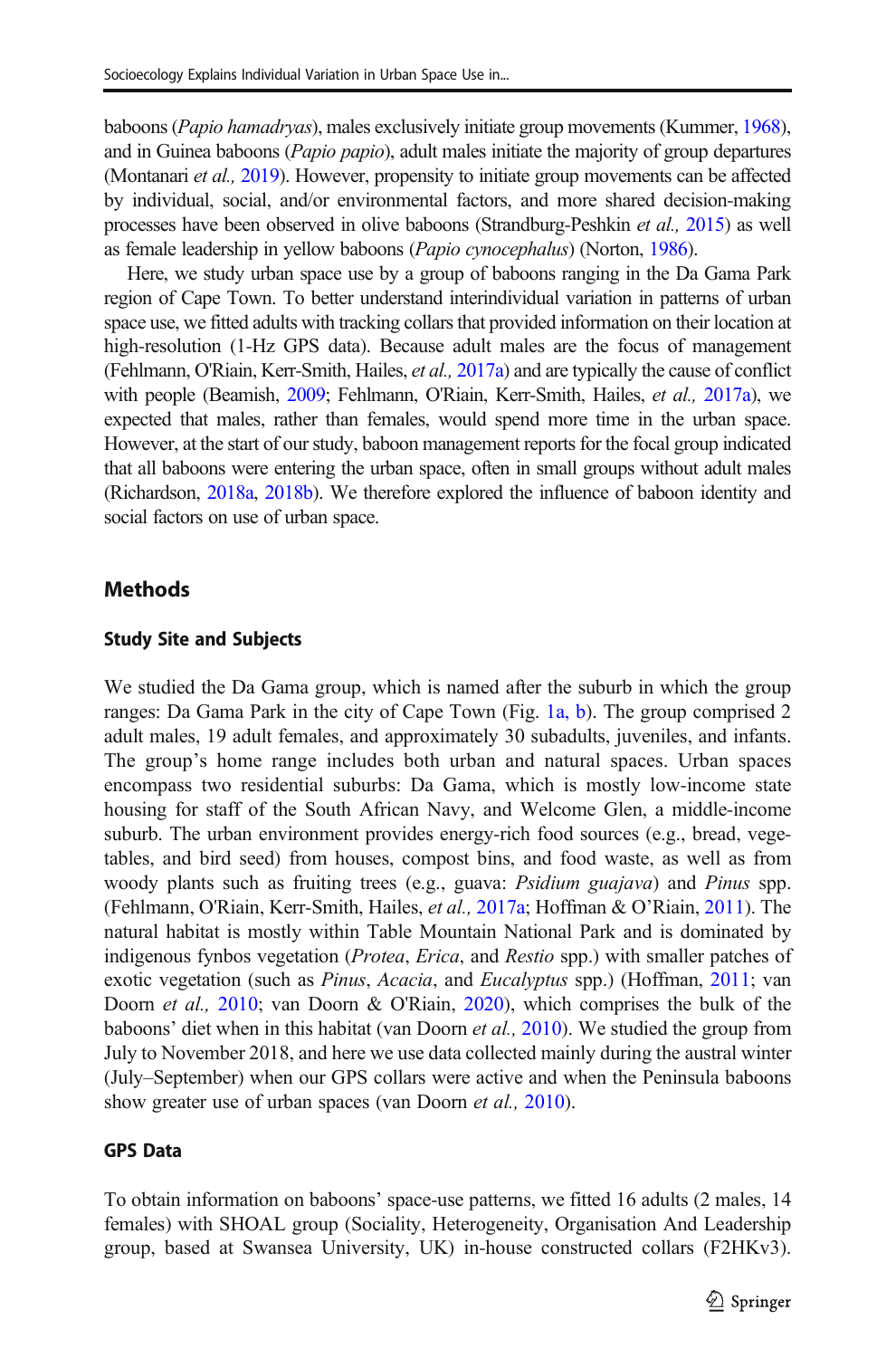<span id="page-3-0"></span>

Fig. 1 Study site and baboon group overall space use, between July and September 2018. a The location of the Cape Peninsula in South Africa (−34.161, 18.403). b 95% kernel home range of the baboon group (outer white outline) and the defined urban space (inner white outline). c 95% kernel home range including the intensity of use, presented within 150 m  $\times$  150 m grid cells, with urban space indicated. Dams are represented as blue areas.

Collars recorded GPS positions at 1 Hz (1 fix/s) between 08:00 and 20:00 local time (GiPSy 5 tags, TechnoSmArt, Italy). The GPS recording period thus started in the morning after the baboons had left their sleeping site and continued until they had settled at a sleeping site in the evening. Data from 15 collars were retrieved (1 collar was not found after release), and 2 collars failed to record GPS data, resulting in data for 13 baboons (2 males, 11 females), for a mean  $\pm$  SD of 43  $\pm$  10 days, range = 21–54 days (Electronic Supplementary Material [ESM] Table SI). Data from 13 baboons represented 61% of all adults in the group and so although we are missing information from several adult females, having 1-Hz GPS data for 2 males and 11 females of different rank for this period of time provides us with an excellent dataset to test our predictions regarding individual differences in urban space use. However, these data come from a single group, with only two males, and therefore making inferences about urban space use by baboons more broadly should be cautioned.

We conducted all analyses in R Studio, version 1.0.153 (R Core Team, [2020\)](#page-15-0). Ad hoc checks of the GPS positional data compared to known landmark locations at the field site in Cape Town and in Swansea, UK, indicated positional accuracy always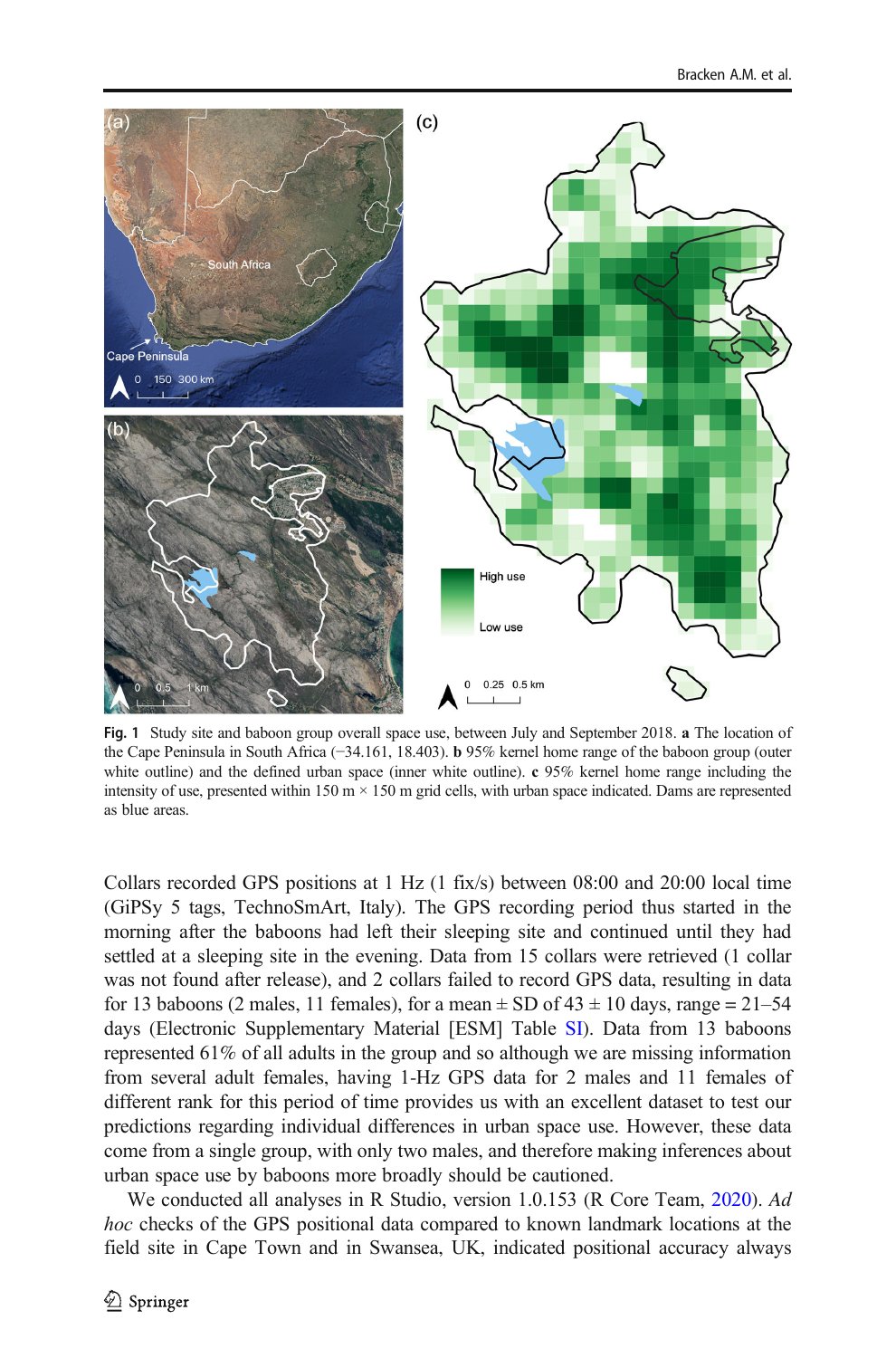within 5 m. Nevertheless, GPS standalone horizontal position will depend on 1) satellites available, 2) how the collar was positioned on the baboon at any time point, and 3) the immediate environment surrounding the collared individual. Therefore, we processed GPS data to remove erroneous fixes 1) by removing relocations outside the study area and 2) by removing successive 1-s GPS fixes between which it would have been impossible for the baboons to travel (i.e., they would have travelled too quickly or would have made an especially large turn). We used two functions as described in Bjørneraas et al. [\(2010\)](#page-12-0) where outliers are identified as being above a predefined distance threshold from surrounding fixes (here, 250 m), or as "spikes" in the trajectory (caused by a high outgoing and/or incoming speed: here, 10 m/s, or sharp turning angle: here, cosine of turning angle set at  $\theta = -0.95$ ) (explained further in Supplementary Methods in the ESM). A median 0.01% of GPS fixes per collar (range 0.00%– 0.03%; ESM Table SII) were removed in this manner. Where GPS fixes were missing or had been removed, and where these missing values lasted a time period of less than or equal to 10 s, the path was interpolated using the fixLocNA function in the swaRm package (Garnier, [2016\)](#page-14-0) following O'Bryan et al. ([2019](#page-15-0)). A median 0.02% of GPS data was interpolated per collar (range 0.00%–0.07%; ESM Table SII).

#### Urban Space Use

We investigated baboon urban space use at a resolution of 150 m  $\times$  150 m by adding grid cells over the study area in QGIS, version 3.12 (QGIS.org, [2020](#page-15-0)). We chose this grid cell resolution as the area is larger than the average spread of an individual group in the Cape Peninsula (Hoffman & O'Riain,  $2012a$ ) and is consistent with grid-cell sizes used to investigate space use in this population (Fehlmann, O'Riain, Kerr-Smith, & King, [2017b](#page-13-0)), affording comparisons across groups. We delineated the urban space across these grid cells by drawing a polygon around areas dominated by residential buildings and surfaced roads, using Google satellite imagery and OSM standard maps (Fig. [1b](#page-3-0)). This resulted in 55 urban grid cells.

We calculated urban space use as the intensity of cell use (between 0 and 100, with 0 indicating no use, to 100 indicating complete use) by each collared baboon for each grid cell in the urban space (resulting in  $N = 55$  measures per baboon) using all available GPS data. We determined intensity of cell use using fixed kernel densities and an *ad hoc* method for choosing the smoothing parameter, with the function getvolumeUD from the package adehabitat in R (Calenge, [2006](#page-13-0)). The baboon group used a variety of sleeping sites throughout their home range, but most frequently slept on top of buildings within the urban space during the period in which GPS receivers were active (52/61 days), particularly on the roof of an apartment block (ESM Fig. S1). This meant that GPS fixes in the urban space during the evening (after the rangers had left) (18:00–20:00, ESM Fig. S2) were associated with the group returning to or being at the urban sleep site. We therefore calculated and reported urban space use based on kernel density estimates using both daytime GPS data (08:00–18:00) and all GPS data (08:00–20:00). We used daytime GPS data when presenting our main results because using all data would overestimate large group sizes in the urban space as all baboons use the sleep site at the same time (ESM Fig. S2). We examined variation in individual baboons' urban space use by subtracting an individual's daytime urban grid cell use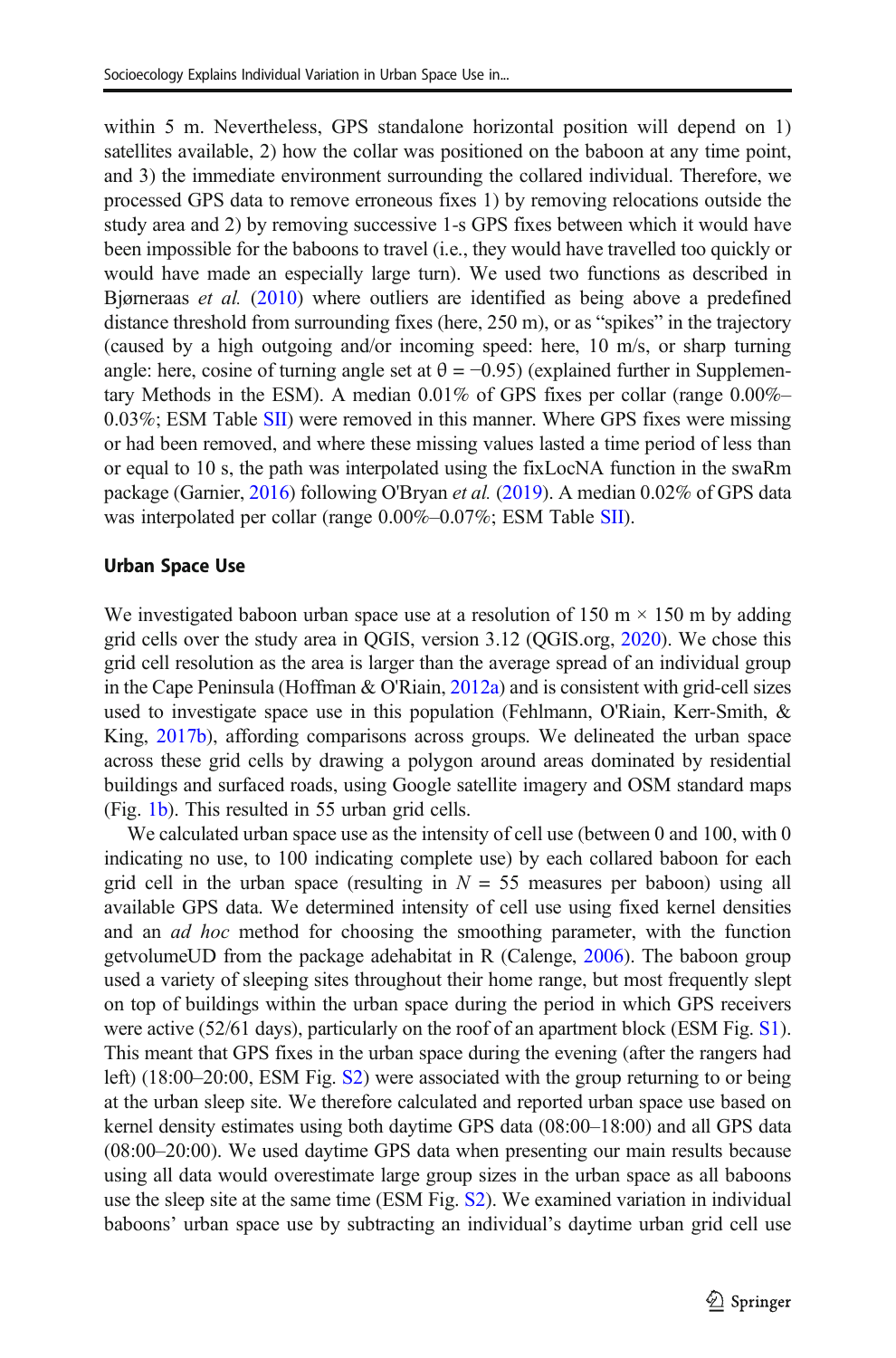from the group mean, the result indicating whether an individual used a given cell more or less than the group mean.

To provide context for urban space use, we calculated the number of times one or more baboons entered (and subsequently exited) the urban space polygon using the function getRecursionsInPolygon, Recurse package, R (Bracis et al., [2018](#page-13-0)). We investigate recursions to provide information on common urban group size (i.e., how frequently urban space is used by all collared baboons or a subset while the rest of the group is outside of urban space). We considered all entries into the polygon to be a recursion, without placing restrictions on recursion duration or interval length between visits. This may overestimate quick visits to the urban space but is likely to reflect true urban group sizes. We also used the MoveVis package (Schwalb-Willmann et al., [2020\)](#page-16-0) in R to animate examples of baboons entering and exiting urban space (Supplementary Videos).

#### Dominance Rank

We calculated baboon dominance hierarchies from observations of aggressive interactions (displacements, chases, and aggressive displays) that were decided following the clear submission of one of the individuals. We recorded these ad libitum by direct observation over 78 days of group follows. We calculated dominance for the 2 males from 75 observations: M1 won 28 interactions (37%) and M2 won 16 interactions (21%), with 31 interactions undecided (41%). M1 was therefore ranked first. All adult males outrank adult females in chacma baboon groups (Engh et al., [2009](#page-13-0); Kitchen *et al.*, [2009\)](#page-14-0). We calculated female rank from 634 interactions (median = 96, range  $11-$ 129), using the packages AniDom and Compete in R (Sánchez-Tójar et al., [2018\)](#page-16-0). Full details are provided in Fürtbauer et al. [\(2020](#page-13-0)). We standardized ranks between 0 and 1 (with 1 being the highest and 0 the lowest ranking individuals) using the function rescale from the scales package in R (Wickham, [2014\)](#page-16-0).

#### Social Cohesion

To estimate baboon social cohesion, we calculated individual eigenvector centrality scores from proximity-based social networks for daytime minutes during which all collared baboons were outside of the urban polygon, using the package Spatsoc in R (Robitaille et al., [2019\)](#page-15-0). We chose to remove times inside the urban polygon, as proximity to humans is predicted to alter social networks (Morrow *et al.*, [2019](#page-15-0)). This resulted in 307,977 minutes in total; mean: 23,690, range: 9743–29683 per individual. Spatial proximity networks have been correlated with other affiliative (i.e., grooming) networks (Cheney et al., [2006](#page-13-0); Silk et al., [2003](#page-16-0)) and provide an association network from which social integration can be derived. We calculated spatial networks by grouping GPS locations temporally (1-min intervals) and then spatially (within 5 m, using the chain rule: Castles *et al.*, [2014](#page-13-0)), where each GPS fix was buffered by 5 m, and two or more individuals were considered in the same group if they shared a common buffer, even if some of those individuals were not within 5 m of one another (Peignier et al., [2019;](#page-15-0) Robitaille et al., [2019\)](#page-15-0). We then converted the grouped data into a group by individual matrix, from which a proximity-based social network was built, using the package asnipe in R (Farine, [2013\)](#page-13-0). We defined the strength of associations between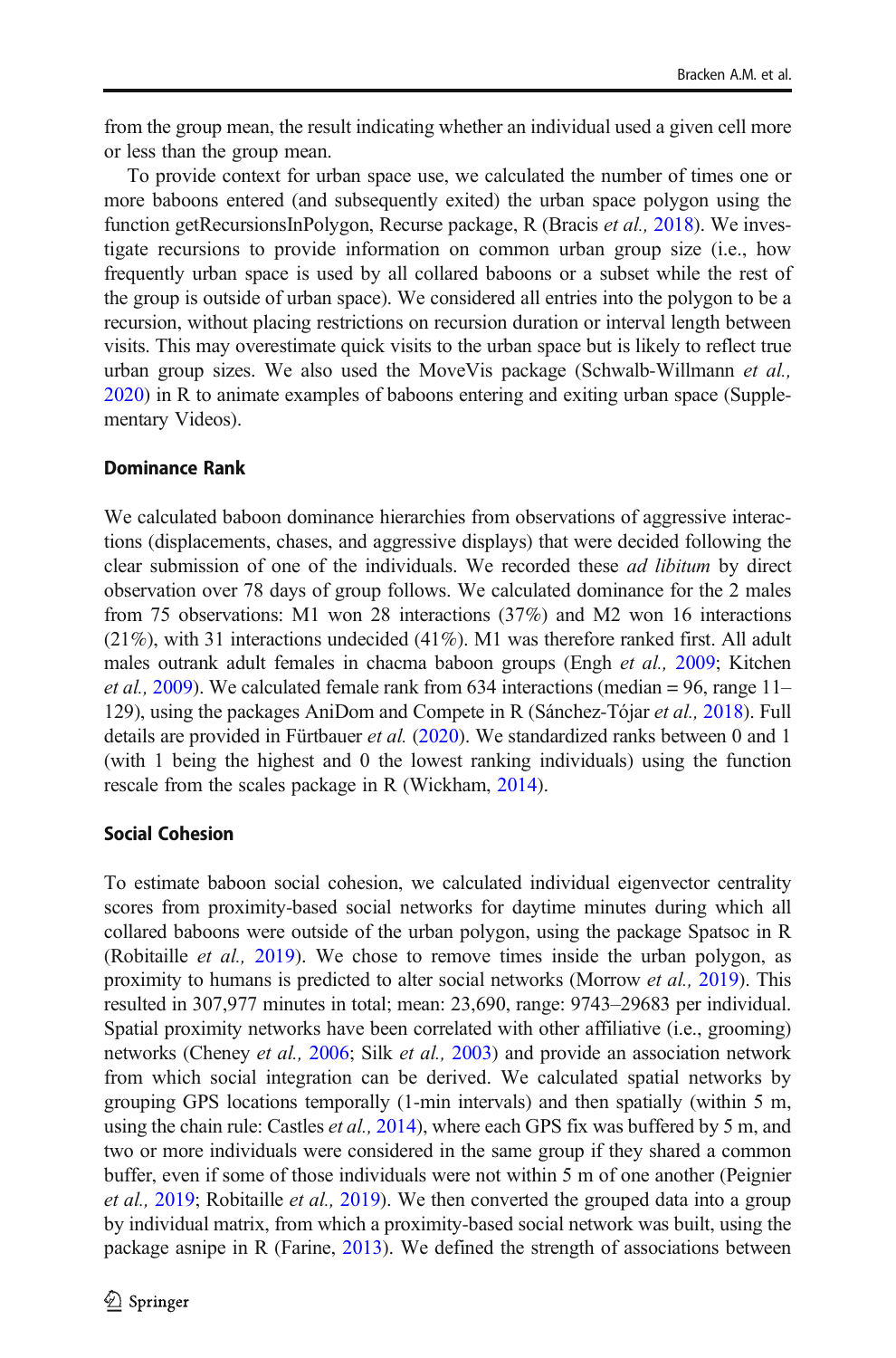dyads of baboons (or network edges) using the simple ratio index (SRI) (Farine & Whitehead, [2015\)](#page-13-0). From this proximity-based network, we calculated individual eigenvector centrality scores. Eigenvector centrality measures a baboon's importance in the spatial network, while giving consideration to the importance of its neighbors in this network (Farine & Whitehead, [2015\)](#page-13-0). Because collars recorded data for different lengths of time, we created networks and calculated eigenvector centrality scores for periods during which different numbers of collars (1–13) were recording. We present network analyses using 40 days of synchronous GPS collar data for a time period when  $>10$  collars were active ( $>75\%$  of the collared individuals) in natural areas. These criteria were chosen following a sensitivity analysis (ESM Fig. S3).

# Statistical Analyses

We modeled the difference in urban cell-use by baboons as our response variable, using a Gaussian generalized linear mixed model (GLMM) with a spatial autocorrelation (fitme function in the spaMM package in R: Rousset & Ferdy, [2014;](#page-16-0) with a Matérn covariance matrix and maximum likelihood method). To test for the influence of baboon identity on urban space use we fitted individual identity as a random effect, allowing for different intercepts (i.e., interindividual differences) and tested the significance of individual ID using maximum likelihood ratio tests. Additionally, we calculated the intraclass correlation coefficient (ICC) across individuals, using the ICCest function in the ICC package in R (Wolak et al., [2012](#page-16-0)). To test for the influence of social factors, we considered the effects of dominance rank and eigenvector centrality in the proximity network in the GLMM as fixed effects. Because dominance rank and eigenvector centrality in the proximity network showed a moderate correlation  $(r_c)$ : 0.48,  $P = 0.09$ ) we chose to explore their effects in separate models (Suzuki *et al.*, [2008\)](#page-16-0), while controlling for sex (male, female). We selected the best performing model by Akaike information criteria (AIC) using the function get\_any\_IC in the spaMM package, R and calculated AIC weights using the function Weights in the MuMIn package, R (Barton, [2009](#page-12-0)). We checked model fit using graphical procedures  $(O - O)$ plot and standardized residuals vs. predicted values) using the package DHARMa in R (Hartig, [2020\)](#page-14-0).

# Ethical Note

To fit collars, a veterinarian anesthetized baboons after cage trapping. Cage trapping was organized by Human Wildlife Solutions and conducted according to the Baboon Technical Team's protocols (Hoffman, [2011](#page-14-0)) as described in the Supplementary Information of Fehlmann, O'Riain, Kerr-Smith, Hailes, et al. ([2017a\)](#page-13-0). The use of the collars was approved by Swansea University's Ethics Committee (IP-1314-5). Collars weighed a mean of 2.2% of baboon body mass (range 1.2%–2.6%). Collars were fitted with a drop-off mechanism (version CR-7, Telonics, Inc.) to avoid the need for a recapture. The authors declare that there are no conflicts of interest.

Data availability Data required to reproduce our analyses are included as the Electronic Supplementary Material.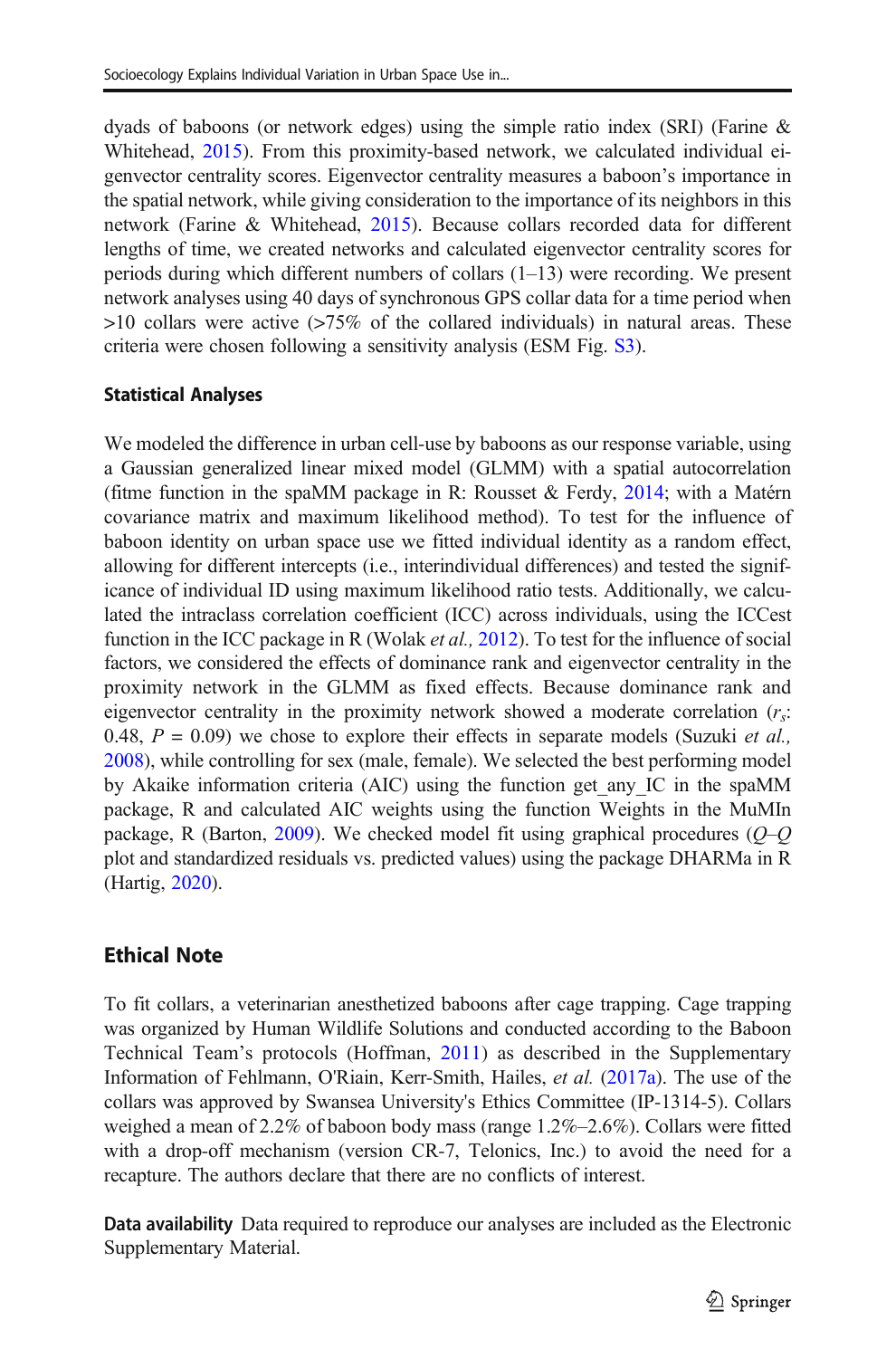# **Results**

The urban space represented 13% of the group's home range (Fig. [1b\)](#page-3-0). During daytime hours baboons spent a mean of 11% of their time in the urban space (range:  $3\%$ – $26\%$ ;  $N =$ 13 individuals; hours 08:00–18:00; ESM Fig. S4a). If the time baboons were moving to, or were at, their urban sleep site in the evening was included (18:00–20:00), this mean time increased to  $21\%$  (range:  $14\% - 34\%$ ; n = 13 individuals;  $52/61$  GPS days; ESM Fig. S4b).

Using information from when all collars were recording  $(N = 13)$  during daytime hours (08:00–18:00), we found that baboons entered the urban space alone, or in groups of varying size (median urban group size  $= 7$ , range 113; Fig. 2a; see Video S1 and Video S2 for animated GPS tracks) and stayed for short periods (median duration = 288 s, range  $1-35,819$  secs; Fig. 2b). If we consider daytime hours when any number of collars were recording and explored the proportion of collared baboons visiting urban space, patterns of space use were qualitatively similar (Fig. 2c, d).

Baboons differed in their use of urban space (Fig. [3a](#page-8-0)), as shown by the effect of individual identity in our model (GLMM:  $\chi^2$  LRT = 194.22,  $P < 0.001$ ), and an intraclass correlation coefficient (ICC) of 0.31, 95% CI 0.18–0.55. Both dominance rank and eigenvector centrality in the proximity network (Fig. [3b, c\)](#page-8-0) predicted variation in urban cell use (Fig. [3d, e](#page-8-0)) with lower ranking, socially peripheral baboons using urban space more compared to groupmates. A model comparison showed eigenvector network centrality and dominance rank to be comparable when using daytime GPS data



Fig. 2 Urban space use of a baboon group living in Cape Town, South Africa, between July and September 2018. a Frequency of visits to urban space. b Seconds spent in urban space, for different baboon group sizes. c Frequency of visits to urban space as a function of the proportion of collared individuals observed in urban space. d Number of seconds spent in urban space as a function of the proportion of collared individuals observed in urban space. Figures (a) and (b) are based on a time period when all tracking collars  $(N = 13)$  were recording GPS; figures (c) and (d) are based on all available GPS data, as collars recorded for differing lengths of time. In (b) boxplots indicate median, upper, and lower quartiles, whiskers indicate interquartile ranges, and filled black circles indicate outliers. Note in (b) seven outliers (>5000 s) are not shown.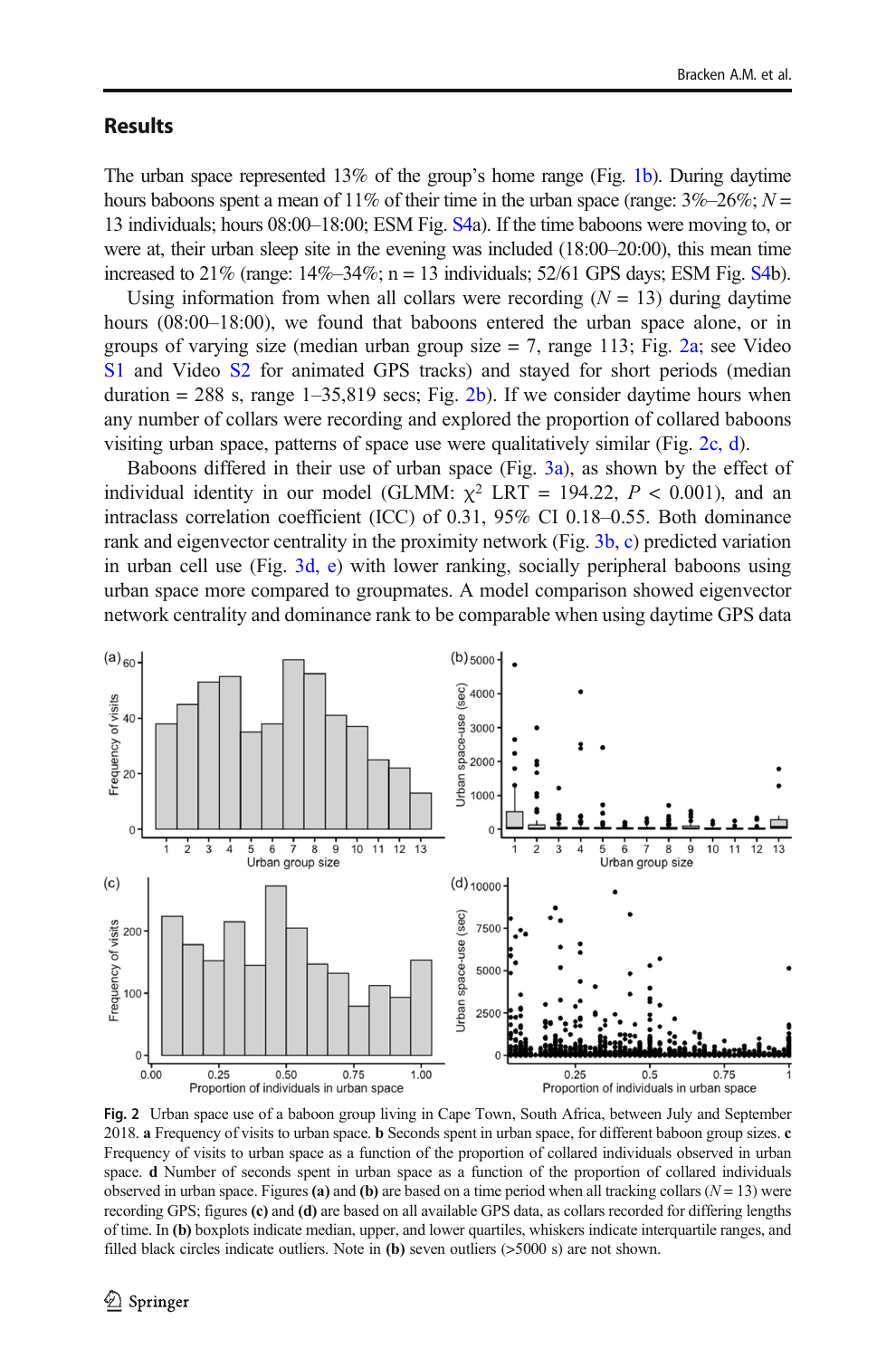<span id="page-8-0"></span>

Fig. 3 The influence of social factors on variation in urban space use for a baboon group living in Cape Town, South Africa, between July and September 2018. a Individual mean  $\pm$  SE difference in urban cell use. **b** Baboon social network with increasing circle size indicating higher eigenvector centrality in the group proximity network, and yellow to purple colors representing higher (yellow) or lower (purple) than group mean of urban cell use. M and F denote male or female individuals in (a), and two male baboons are represented with black outline in both (a) and (b). c Correlation between dominance rank and eigenvector centrality in the group proximity network. d The influence of baboon eigenvector centrality in the group proximity network on mean ± SE individual difference from the group mean of urban cell use. e The influence of baboon dominance rank on mean  $\pm$  SE individual difference from the group mean of urban cell use. For (d) and (e) the black line represents the predicted values, the shaded area represents the confidence intervals using a spaMM model (Rousset & Ferdy, [2014](#page-16-0)), and the dashed line represents the group mean of urban cell use, which is set to zero.

(network centrality AIC: 6061.93, AIC weight: 0.564; dominance rank AIC: 6062.45, AIC weight: 0.436) and all GPS data (network centrality AIC: 5665.22, AIC weight: 0.393; dominance rank AIC: 5664.34, AIC weight: 0.607) (Supplementary Results). Full model outputs are provided in the Supplementary Information (Table SIII).

#### **Discussion**

Baboon management practice on the Cape Peninsula appears to be minimizing temporal and spatial overlap between the Da Gama baboon group and urban spaces. Our GPS data from 13 adult group members estimates that 13% of the group's overall home range is urban, with individuals spending a mean of 11% of their daytime (08:00– 18:00) in urban spaces. These data contrast favourably with previously recorded use of urban spaces by baboons in managed groups on the Cape Peninsula (e.g., baboons in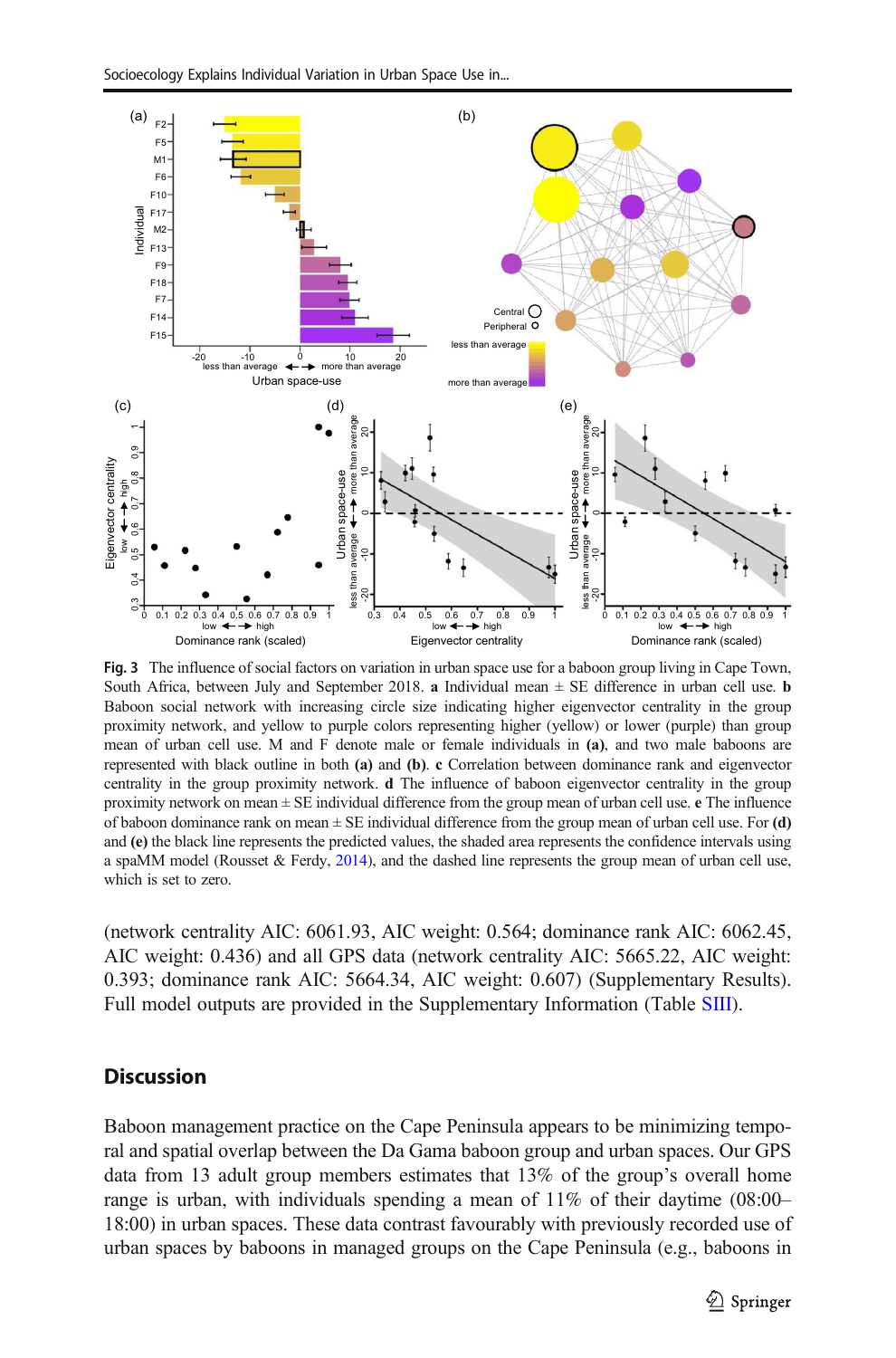urban spaces for 30% of all scans: van Doorn & O'Riain, [2020](#page-16-0)), but are considerably higher than recent values reported for another Cape Peninsula group, where collared individuals spent a mean of only 1.8% of time in urban spaces (Fehlmann, O'Riain, Kerr-Smith, Hailes, et al., [2017a\)](#page-13-0). However, this study relied solely on collared adult males; the urban space in which the study was conducted accounted for only 3% of the overall home range and was buffered by extensive vineyards, which reduced the incentives to forage in urban spaces (Fehlmann, O'Riain, Kerr-Smith, Hailes, et al., [2017a\)](#page-13-0). In contrast, the urban space in the Da Gama group home range transitions abruptly into natural land within Table Mountain National Park. Of concern (from the perspective of baboon management) in the present study is the variation in the way in which individuals use urban spaces during the daytime (range:  $3\%-26\%$  of total time), because this will mean that different individuals or subgroups of individuals can be in separate places at the same time—both within and outside the urban space—preventing the management of the group as a whole, and consequently splitting the field ranger team into smaller, less effective units.

We found that baboons do not use the urban space equally, adding to the growing evidence that animals adaptively alter their space use in response to human-induced changes to the landscape (Davison et al., [2009](#page-13-0); Hamer & McDonnell, [2008;](#page-14-0) Roth et al., [2008;](#page-16-0) Šálek *et al.*, [2015\)](#page-16-0). In particular, we found females to use the urban space more often than males. Crop-foraging behavior by females in other baboon populations has been explained by their close association with crop-foraging males (Strum, [2010](#page-16-0)). In the current study population, and in a population in Namibia, chacma baboon alpha males that hold central positions in spatial and grooming networks are more readily followed by others (Kaplan *et al.*, [2011;](#page-14-0) King *et al.*, [2011](#page-14-0)), and especially by close affiliates (King et al., [2008](#page-14-0)). Baboon management therefore focus on deterring adult male baboons from urban spaces (Fehlmann, O'Riain, Kerr-Smith, Hailes, et al., [2017a](#page-13-0)) and, with them, the rest of the group. So why do baboons still enter the urban space, and frequently in small groups? We suggest that baboon socioecology and management practices together drive the patterns we see in the Da Gama group.

We propose that male-focused management has had two consequences for the Da Gama group. First, the successful implementation of this approach has led to lower urban space-use of the males (and especially the alpha). The second, unintended consequence of rangers focusing on the alpha male and the core of the group (Fehlmann, O'Riain, Kerr-Smith, Hailes, et al., [2017a\)](#page-13-0), in combination with the absence of baboon predators on the Cape Peninsula (Skead, [1980\)](#page-16-0) and the group's relatively large size, is that low-ranking socially peripheral females have been afforded opportunities to temporarily fission and use urban space. Indeed, our analyses show that baboon dominance rank and centrality in the proximity network (which are moderately correlated) both predicted variation in urban space use.

Low-ranked socially peripheral females are afforded more opportunities to use urban space where food rewards are plentiful (van Doorn & O'Riain, [2020](#page-16-0)). This may be explained by a variety of factors. Because male baboons are being actively managed away from urban spaces (Fehlmann, O'Riain, Kerr-Smith, Hailes, et al., [2017a](#page-13-0)), and low-ranked females have weaker affiliation to dominant males (Archie *et al.*, [2014;](#page-12-0) Palombit *et al.*, [2001](#page-15-0)), these females are more likely to fission under conflicts of interest (King *et al.*, [2008](#page-14-0)). Additionally, low-ranked socially peripheral females are often the last to join group movements (King *et al.*, [2011](#page-14-0)), avoid joining others at foraging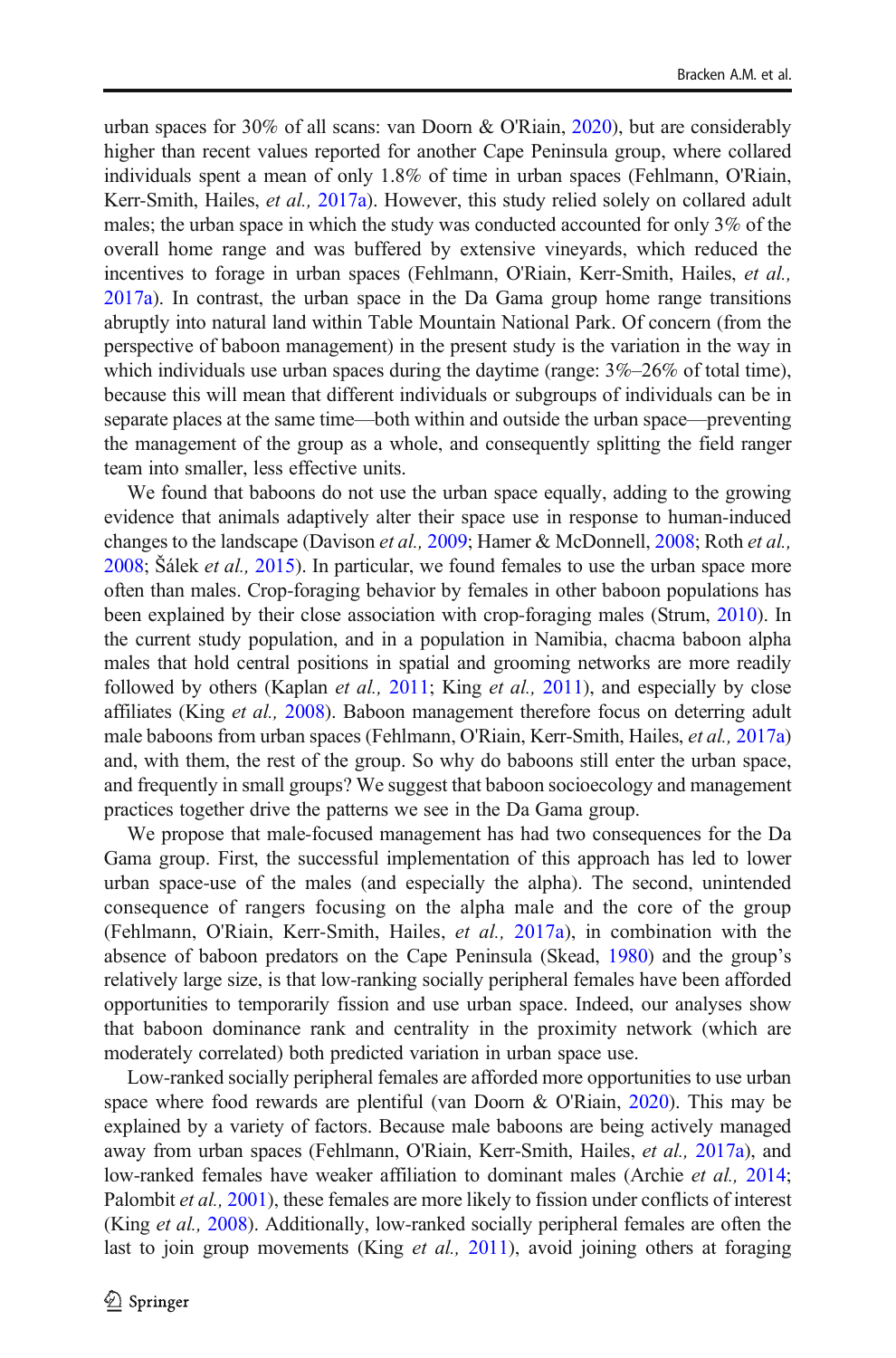patches (King et al., [2009](#page-14-0)), and are likely to be spatially peripheral, affording explo-ration of novel areas (Kurihara, [2016](#page-14-0)), the adoption of "producer" foraging tactics (King *et al.*, [2009](#page-14-0)), and innovative and risky behaviors (Reader & Laland, [2001](#page-15-0)). These factors together may drive low-ranked females with low social cohesion to leave the group and access food rewards located in the urban space, rather than remain with the dominant male and his higher-ranking close female affiliates that are generally the primary focus of management (Fehlmann, O'Riain, Kerr-Smith, Hailes, et al., [2017a](#page-13-0)).

Other case studies also lend support to social factors being important predictors of individuals' use of anthropogenic environments. For instance, the amount of crop foraging by elephants (Loxodonta africana) in Amboseli National Park, Kenya, is predicted by sex and age (where older males are more likely to crop forage), but also by having close associates that crop forage (Chiyo et al., [2012\)](#page-13-0). Studies of primates across species and populations similarly highlight the role of sex and sociality in individuals' use of anthropogenic environments. In three macaque species (Macaca mulatta, Macaca fascicularis, Macaca radiata) across India and Malaysia, males and high-ranking individuals of both sexes had more anthropogenic food in their diets than other individuals (Marty et al., [2019\)](#page-15-0). In moor macaques (Macaca maura), males and individuals with high betweenness centrality in association networks were more often seen on roads and in close proximity to humans (Morrow et al., [2019\)](#page-15-0). A comparative study on 10 periurban macaque groups across three species found that individuals occupying peripheral spatial positions in the group were more likely to interact with humans (Balasubramaniam et al., [2020](#page-12-0)). The authors suggest this pattern was driven by reduced access to natural forage and increased exposure to human presence for individuals that are peripheral to the group. Overall, this research across different species and contexts highlights how social and ecological factors can interact in complex ways to influence individual behavior and use of urban environments.

The frequent recursions to urban space by individuals and small groups demonstrates high fission–fusion dynamics in the Da Gama group, and these dynamics can lead to a permanent group fission (Sueur et al., [2011](#page-16-0)), especially when social relationships are constrained at large group sizes (Lehmann et al., [2007\)](#page-14-0). If a permanent fission occurs, this, in effect, creates two groups where there was previously one, and therefore a greater management challenge. In other baboon populations, the exact group size at which fission occurs depends on several factors (Henzi et al., [1997\)](#page-14-0), and on the Cape Peninsula such fissions have previously been observed for a range of group sizes (termed splinter groups: Forthman-Quick, [1986;](#page-13-0) Strum, [2010\)](#page-16-0). Management of splinter groups is doubly challenging because there is not enough capacity to manage them (i.e., in terms of budget and/or personnel), resulting in increased time in urban spaces compared to managed groups (Hoffman & O'Riain, [2012b\)](#page-14-0), and urban space use is linked to higher levels of humaninduced injuries and death (Beamish, [2009\)](#page-12-0). Further work is therefore needed to investigate potential ways of limiting the time that solitary and small groups of female baboons spend in urban spaces, thereby also reducing the potential for future fission events and formation of splinter groups.

The City of Cape Town invests approximately R14 million (US \$800 000) per annum on preventing baboons in 10 Peninsula groups from entering urban spaces. We found that small groups of female baboons are breaking away from the main group and spending time in urban spaces. Though adult males may be more noticeable in urban spaces (as they are perceived to be more threatening to humans: Beamish, [2009](#page-12-0)), individuals from all age–sex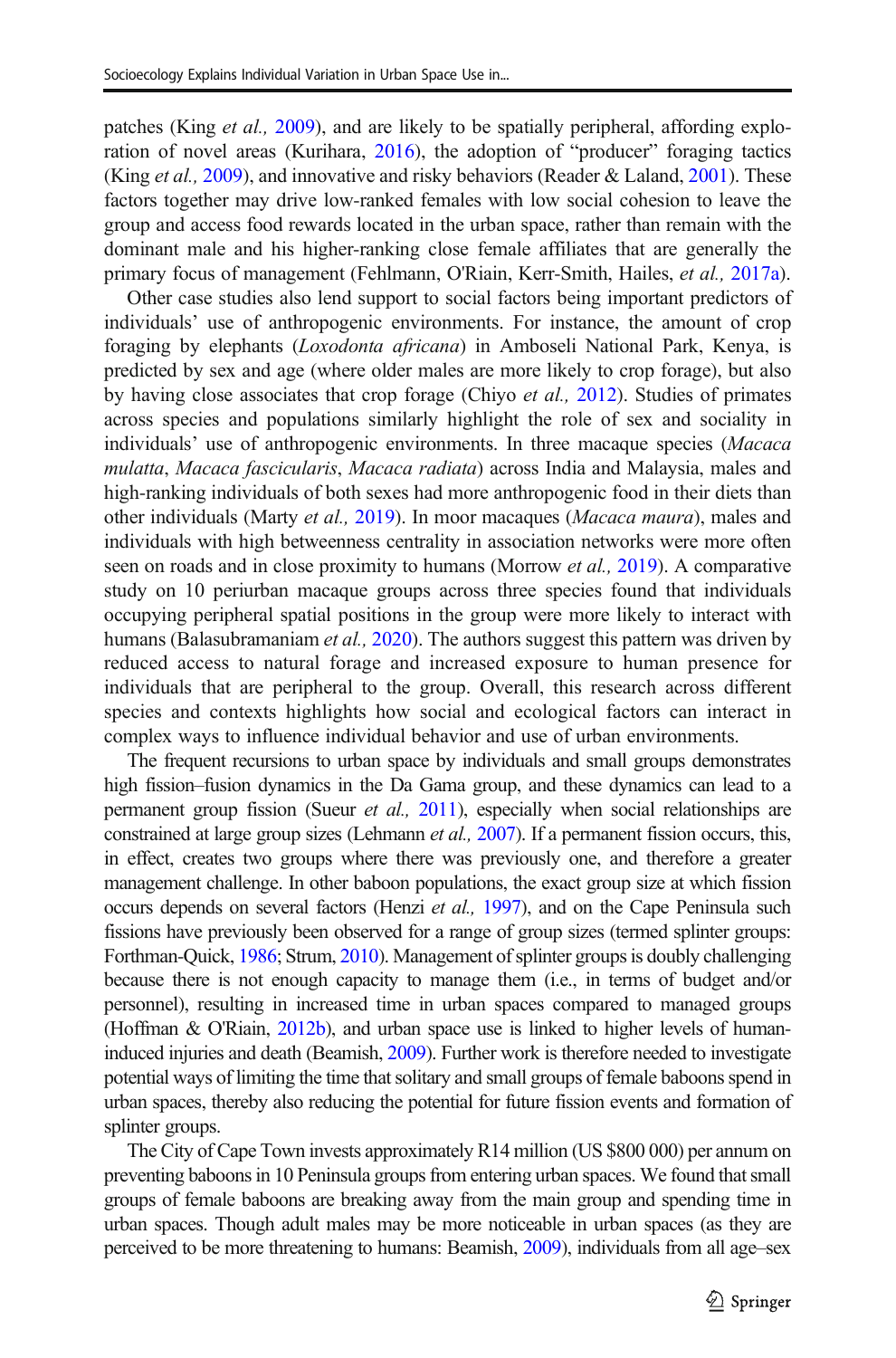classes may cause damage to residential buildings, vehicles and bins (Anna M. Bracken and Charlotte Christensen), and therefore the increased use of urban spaces by small groups of females heightens the risk of damage to property and causes difficulties for management (van Doorn & O'Riain, [2020](#page-16-0)). Ways in which group size can be constrained in the longer term should be considered, because smaller groups are predicted to be more cohesive (Sueur et al., [2011\)](#page-16-0) and are less likely to fission under conflicts of interest (King et al., [2008\)](#page-14-0), making them easier to manage. One option would be the routine contraception of females, which has been used in captive settings (Plowman *et al.*, [2005](#page-15-0)). However, contraception also alters the proportion of females in different reproductive states, which impacts behavioral synchrony within chacma baboon groups (King & Cowlishaw, [2009](#page-14-0)). Additionally, preliminary data gathered during the current study suggest that females spend less time in urban spaces when they have infants (Bracken *et al.*, unpubl. data.). Constraining group sizes by contraception of females would therefore bring its own management challenges. In the meantime, management should continue to develop other tools to reduce baboon–human conflict, e.g. baboon-proofed fences and baboon-proofing property and bins (see Fehlmann et al., [2020;](#page-13-0) Hoffman & O'Riain, [2012a](#page-14-0); Kaplan et al., [2011](#page-14-0) for discussions). Integrating social sciences research to understand perceptions of individual baboons of different size and sex would further inform management of how and why these low-ranking females have greater access to urban spaces; for example, there may be differences in people's perception of the damage caused, and the threat posed, between male and female baboons (Mormile & Hill, [2017\)](#page-15-0). Additionally, because local residents are integral to "baboon-proofing" exercises, understanding residents' perceptions of management will inform and promote their success.

In summary, we show that individual baboons can vary greatly in their use of urban spaces, and this can be predicted by social integration; individuals peripheral in the social network are more likely to fission from the group and to use the urban space. Understanding the ways in which group structure influences urban space use is crucial (Baranga *et al.*, [2012\)](#page-12-0), and our results highlight the importance of examining the responses of wildlife to human landscapes at an individual level (Merrick & Koprowski, [2017](#page-15-0)). Further work studying individual movement trajectories has the potential to provide greater insight: for example, identifying "keystone" individuals that use urban spaces (King *et al.*, [2018](#page-14-0)), which may drive an increase (or decrease) in the urban space use of other group members. Additionally, analysis of individual movement can uncover specific behavioral types, such as individuals that are more exploratory or have a higher tendency for risk taking (Merrick & Koprowski, [2017\)](#page-15-0), and flexibility in these behavioral types (Hertel *et al.*, [2020](#page-14-0)), which may predict propensity to use urban space. Such approaches are likely to aid management (Merrick & Koprowski, [2017\)](#page-15-0) by identifying individuals with a large influence on urban space use (King *et al.*, [2018](#page-14-0)), and incorporating this individual-level information in the development of flexible management tactics. We hope that this work will assist future management decisions involving the Cape baboons and may provide a basis for understanding urban species elsewhere.

Supplementary Information The online version contains supplementary material available at [https://doi.org/](https://doi.org/10.1007/s10764-021-00247-x) [10.1007/s10764-021-00247-x.](https://doi.org/10.1007/s10764-021-00247-x)

Acknowledgments Fieldwork was approved by the Baboon Technical Team (BTT) in the Cape Peninsula and by Research Agreement with South African National Parks (SANParks). Thanks to Human Wildlife Solutions (service providers employed by the City of Cape Town) and veterinarian Dorothy Breed for organizing baboon cage trapping, and to Esme Beamish, and Human Wildlife Solutions for their assistance.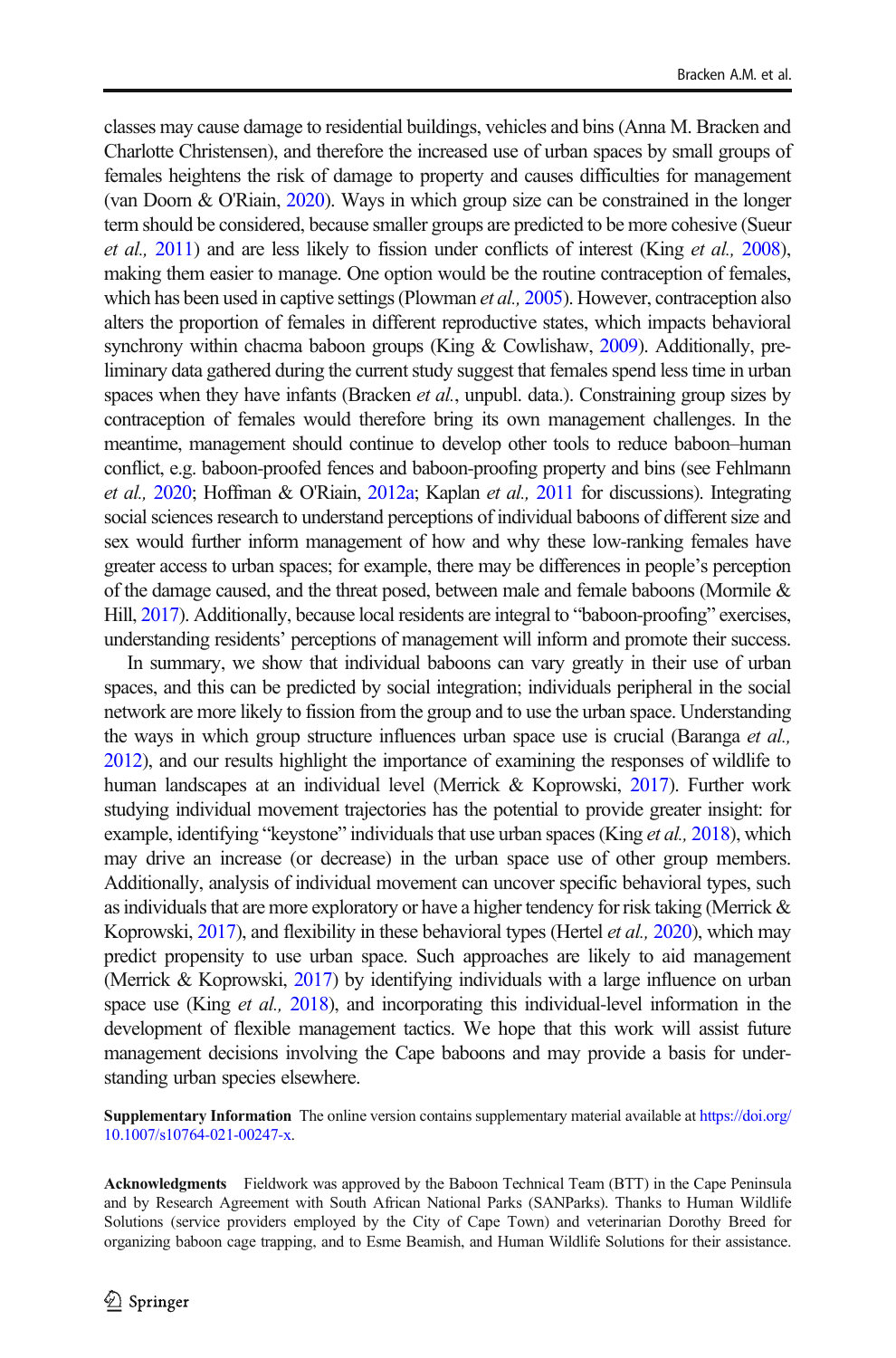<span id="page-12-0"></span>We thank Lucy Robertson, Charlotte Solman, and Francesca Marshall-Stochmal for assistance with fieldwork. AB thanks Alexis Malagnino for his help and advice with GPS processing and analysis. AJK and IF thank Layla King for support. AB and CC were supported by College of Science/Swansea University PhD scholarships. This research was supported by grants (awarded to AJK) from Swansea University's College of Science and the Association for the Study of Animal Behaviour (ASAB). JO'R was supported by NRF incentive funding. We are grateful to the editor-in-chief Jo Setchell, guest editor Dr Giuseppe Donati, and two anonymous reviewers for constructive feedback during peer review.

Author Contributions AB and AJK conceived the study with advice from MJO concerning data required to improve adaptive management and the independent assessment of baboon management by professional service providers employed by the City of Cape Town. AB, CC, GF, MDH, and PWH constructed the tracking collars. AB and CC collected data in the field. AB processed and analyzed the data with input from AJK and IF. AB led writing of the manuscript with input from all authors, who read and approved the final manuscript.

Open Access This article is licensed under a Creative Commons Attribution 4.0 International License, which permits use, sharing, adaptation, distribution and reproduction in any medium or format, as long as you give appropriate credit to the original author(s) and the source, provide a link to the Creative Commons licence, and indicate if changes were made. The images or other third party material in this article are included in the article's Creative Commons licence, unless indicated otherwise in a credit line to the material. If material is not included in the article's Creative Commons licence and your intended use is not permitted by statutory regulation or exceeds the permitted use, you will need to obtain permission directly from the copyright holder. To view a copy of this licence, visit <http://creativecommons.org/licenses/by/4.0/>.

# References

- Alberti, M., Marzluff, J. M., Shulenberger, E., Bradley, G., Ryan, C., & Zumbrunnen, C. (2003). Integrating humans into ecology: Opportunities and challenges for studying urban ecosystems. BioScience, 53, 1169– 1179. [https://doi.org/10.1641/0006-3568\(2003\)053\[1169:IHIEOA\]2.0.CO;2.](https://doi.org/10.1641/0006-3568(2003)053<1169:IHIEOA>2.0.CO;2)
- Altmann, J., & Alberts, S. C. (2003). Variability in reproductive success viewed from a life-history perspective in baboons. American Journal of Human Biology, 15, 401–409. <https://doi.org/10.1002/ajhb.10157>.
- Altmann, J., & Muruthi, P. (1988). Differences in daily life between semiprovisioned and wild-feeding baboons. American Journal of Primatology, 15, 213–221. [https://doi.org/10.1002/ajp.1350150304.](https://doi.org/10.1002/ajp.1350150304)
- Archie, E. A., Tung, J., Clark, M., Altmann, J., & Alberts, S. C. (2014). Social affiliation matters: both samesex and opposite-sex relationships predict survival in wild female baboons. Proceedings of the Royal Society B: Biological Sciences, 281, 20141261. [https://doi.org/10.1098/rspb.2014.1261.](https://doi.org/10.1098/rspb.2014.1261)
- Baker, P. J., Dowding, C. V., Molony, S. E., White, P. C. L., & Harris, S. (2007). Activity patterns of urban red foxes (Vulpes vulpes) reduce the risk of traffic-induced mortality. Behavioral Ecology, 18, 716–724. <https://doi.org/10.1093/beheco/arm035>.
- Balasubramaniam, K. N., Marty, P. R., Samartino, S., Sobrino, A., Gill, T., Ismail, M., Saha, R., Beisner, B. A., Kaburu, S. S., & Bliss-Moreau, E. (2020). Impact of individual demographic and social factors on human–wildlife interactions: A comparative study of three macaque species. Scientific Reports, 10, 1–16. [https://doi.org/10.1038/s41598-020-78881-3.](https://doi.org/10.1038/s41598-020-78881-3)
- Baranga, D., Basuta, G. I., Teichroeb, J. A., & Chapman, C. A. (2012). Crop raiding patterns of solitary and social groups of red-tailed monkeys on cocoa pods in Uganda. Tropical Conservation Science, 5, 104– 111. [https://doi.org/10.1177/194008291200500109.](https://doi.org/10.1177/194008291200500109)
- Barton, K. (2009). Mu-MIn: multi-model inference. R Package Version 1.43.17. [http://R-Forge.R-project.org/](http://r-forge.r-project.org/projects/mumin/) [projects/mumin/.](http://r-forge.r-project.org/projects/mumin/) Accessed April 2021.
- Beamish, E. K. (2009). Causes and consequences of mortality and mutilation in the Cape Peninsula baboon population, South Africa. Unpublished master's thesis, University of Cape Town.
- Beamish, E. K., & O'Riain, M. J. (2014). The effects of permanent injury on the behavior and diet of commensal chacma baboons (Papio ursinus) in the Cape Peninsula, South Africa. International Journal of Primatology, 35, 1004–1020. <https://doi.org/10.1007/s10764-014-9779-z>.
- Bjørneraas, K., Van Moorter, B., Rolandsen, C. M., & Herfindal, I. (2010). Screening global positioning system location data for errors using animal movement characteristics. The Journal of Wildlife Management, 74, 1361–1366 [https://doi.org/10.1111/j.1937-2817.2010.tb01258.x.](https://doi.org/10.1111/j.1937-2817.2010.tb01258.x)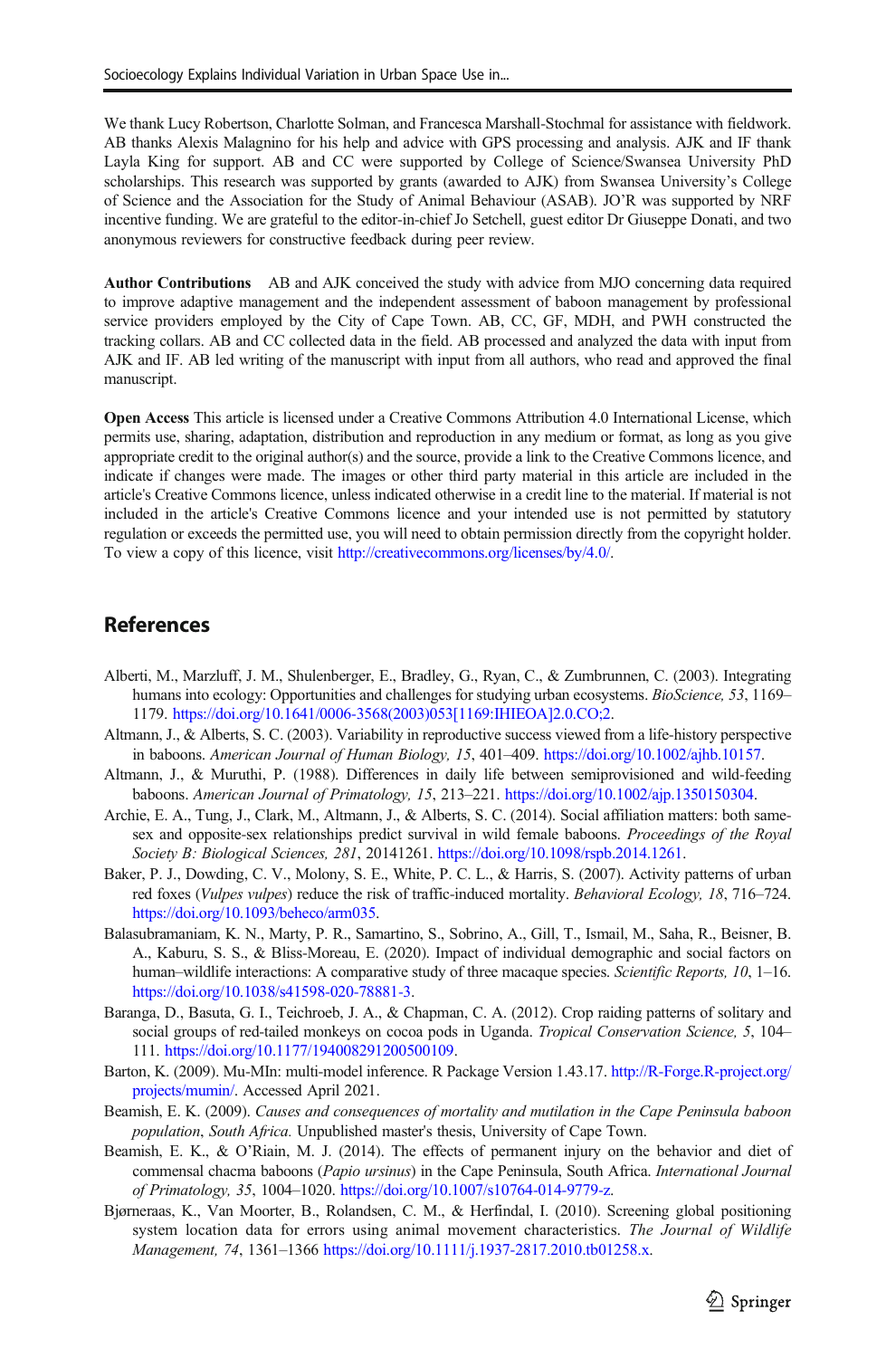- <span id="page-13-0"></span>Bonier, F., Martin, P. R., & Wingfield, J. C. (2007). Urban birds have broader environmental tolerance. Biology Letters, 3, 670–673. <https://doi.org/10.1098/rsbl.2007.0349>.
- Bracis, C., Bildstein, K. L., & Mueller, T. (2018). Revisitation analysis uncovers spatio-temporal patterns in animal movement data. Ecography, 41, 1801–1811. <https://doi.org/10.1111/ecog.03618>.
- Calenge, C. (2006). The package "adehabitat" for the R software: a tool for the analysis of space and habitat use by animals. Ecological Modelling, 197, 516–519. [https://doi.org/10.1016/j.ecolmodel.2006.03.017.](https://doi.org/10.1016/j.ecolmodel.2006.03.017)
- Castles, M., Heinsohn, R., Marshall, H. H., Lee, A. E. G., Cowlishaw, G., & Carter, A. J. (2014). Social networks created with different techniques are not comparable. Animal Behaviour, 96, 59–67. [https://doi.](https://doi.org/10.1016/j.anbehav.2014.07.023) [org/10.1016/j.anbehav.2014.07.023.](https://doi.org/10.1016/j.anbehav.2014.07.023)
- Chapman, T., Rymer, T., & Pillay, N. (2012). Behavioural correlates of urbanisation in the Cape ground squirrel Xerus inauris. Naturwissenschaften, 99, 893-902. <https://doi.org/10.1007/s00114-012-0971-8>.
- Cheney, D. L., Seyfarth, R. M., Fischer, J., Beehner, J. C., Bergman, T. J., Johnson, S. E., Kitchen, D. M., Palombit, R. A., Rendall, D., & Silk, J. B. (2006). Reproduction, mortality, and female reproductive success in chacma baboons of the Okavango Delta, Botswana. In L. Swedell & S. R. Leigh (Eds.), Reproduction and fitness in baboons: Behavioral, ecological, and life history perspectives. Developments in Primatology: Progress and Prospects (pp. 147–176). Springer Science+Business Media.
- Chiyo, P. I., Moss, C. J., & Alberts, S. C. (2012). The influence of life history milestones and association networks on crop-raiding behavior in male African elephants. PLoS ONE, 7, e31382. [https://doi.org/10.](https://doi.org/10.1371/journal.pone.0031382) [1371/journal.pone.0031382](https://doi.org/10.1371/journal.pone.0031382).
- Davison, J., Huck, M., Delahay, R. J., & Roper, T. J. (2009). Restricted ranging behaviour in a high-density population of urban badgers. Journal of Zoology, 277, 45–53. [https://doi.org/10.1111/j.1469-7998.2008.](https://doi.org/10.1111/j.1469-7998.2008.00509.x) [00509.x](https://doi.org/10.1111/j.1469-7998.2008.00509.x).
- Dowding, C. V., Harris, S., Poulton, S., & Baker, P. J. (2010). Nocturnal ranging behaviour of urban hedgehogs, *Erinaceus europaeus*, in relation to risk and reward. Animal Behaviour, 80, 13–21. [https://](https://doi.org/10.1016/j.anbehav.2010.04.007) [doi.org/10.1016/j.anbehav.2010.04.007](https://doi.org/10.1016/j.anbehav.2010.04.007).
- Drewe, J. A., O'Riain, M. J., Beamish, E., Currie, H., & Parsons, S. (2012). Survey of infections transmissible between baboons and humans, Cape Town, South Africa. Emerging Infectious Diseases, 18, 298. [https://](https://doi.org/10.3201/eid1802.111309) [doi.org/10.3201/eid1802.111309](https://doi.org/10.3201/eid1802.111309).
- Ducatez, S., Clavel, J., & Lefebvre, L. (2015). Ecological generalism and behavioural innovation in birds: Technical intelligence or the simple incorporation of new foods? Journal of Animal Ecology, 84, 79–89. [https://doi.org/10.1111/1365-2656.12255.](https://doi.org/10.1111/1365-2656.12255)
- Engh, A. L., Hoffmeier, R. R., Seyfarth, R. M., & Cheney, D. L. (2009). O brother, where art thou? The varying influence of older siblings in rank acquisition by female baboons. Behavioral Ecology and Sociobiology, 64, 97–104. [https://doi.org/10.1007/s00265-009-0824-4.](https://doi.org/10.1007/s00265-009-0824-4)
- Farine, D. R. (2013). Animal social network inference and permutations for ecologists in R using *asnipe*. Methods in Ecology and Evolution, 4, 1187–1194. [https://doi.org/10.1111/2041-210X.12121.](https://doi.org/10.1111/2041-210X.12121)
- Farine, D. R., & Whitehead, H. (2015). Constructing, conducting and interpreting animal social network analysis. Journal of Animal Ecology, 84, 1144–1163. <https://doi.org/10.1111/1365-2656.12418>.
- Fehlmann, G. (2017). Understanding baboon behavioural ecology in a human altered landscape. Unpublished doctoral thesis, Swansea University.
- Fehlmann, G., O'Riain, M. J., Kerr-Smith, C., Hailes, S., Luckman, A., Shepard, E. L. C., & King, A. J. (2017a). Extreme behavioural shifts by baboons exploiting risky, resource-rich, human-modified environments. Scientific Reports, 7, 15057. [https://doi.org/10.1038/s41598-017-14871-2.](https://doi.org/10.1038/s41598-017-14871-2)
- Fehlmann, G., O'Riain, M. J., Kerr-Smith, C., & King, A. J. (2017b). Adaptive space use by baboons (Papio ursinus) in response to management interventions in a human-changed landscape. Animal Conservation, 20, 101–109. <https://doi.org/10.1111/acv.12293>.
- Fehlmann, G., O'Riain, M. J., Fürtbauer, I., & King, A. J. (2020). Behavioral causes, ecological consequences, and management challenges associated with wildlife foraging in human-modified landscapes. BioScience, 71, 40–54. <https://doi.org/10.1093/biosci/biaa129>.
- Forthman-Quick, D. L. (1986). Activity budgets and the consumption of human foods in two troops of baboons, Papio anubis, at Gilgil, Kenya. In J. C. Else & P. C. Lee (Eds.), Primate ecology and conservation (pp. 221–228). Cambridge University Press.
- Fuentes, A., & Gamerl, S. (2005). Disproportionate participation by age/sex classes in aggressive interactions between long-tailed macaques (Macaca fascicularis) and human tourists at Padangtegal monkey forest, Bali, Indonesia. American Journal of Primatology, 66, 197–204. <https://doi.org/10.1002/ajp.20138>.
- Fürtbauer, I., Christensen, C., Bracken, A., O'Riain, M. J., Heistermann, M., & King, A. J. (2020). Energetics at the urban edge: Environmental and individual predictors of urinary C-peptide levels in wild chacma baboons (Papio ursinus). Hormones and Behavior, 126, 104846. [https://doi.org/10.1016/j.yhbeh.2020.](https://doi.org/10.1016/j.yhbeh.2020.104846) [104846](https://doi.org/10.1016/j.yhbeh.2020.104846).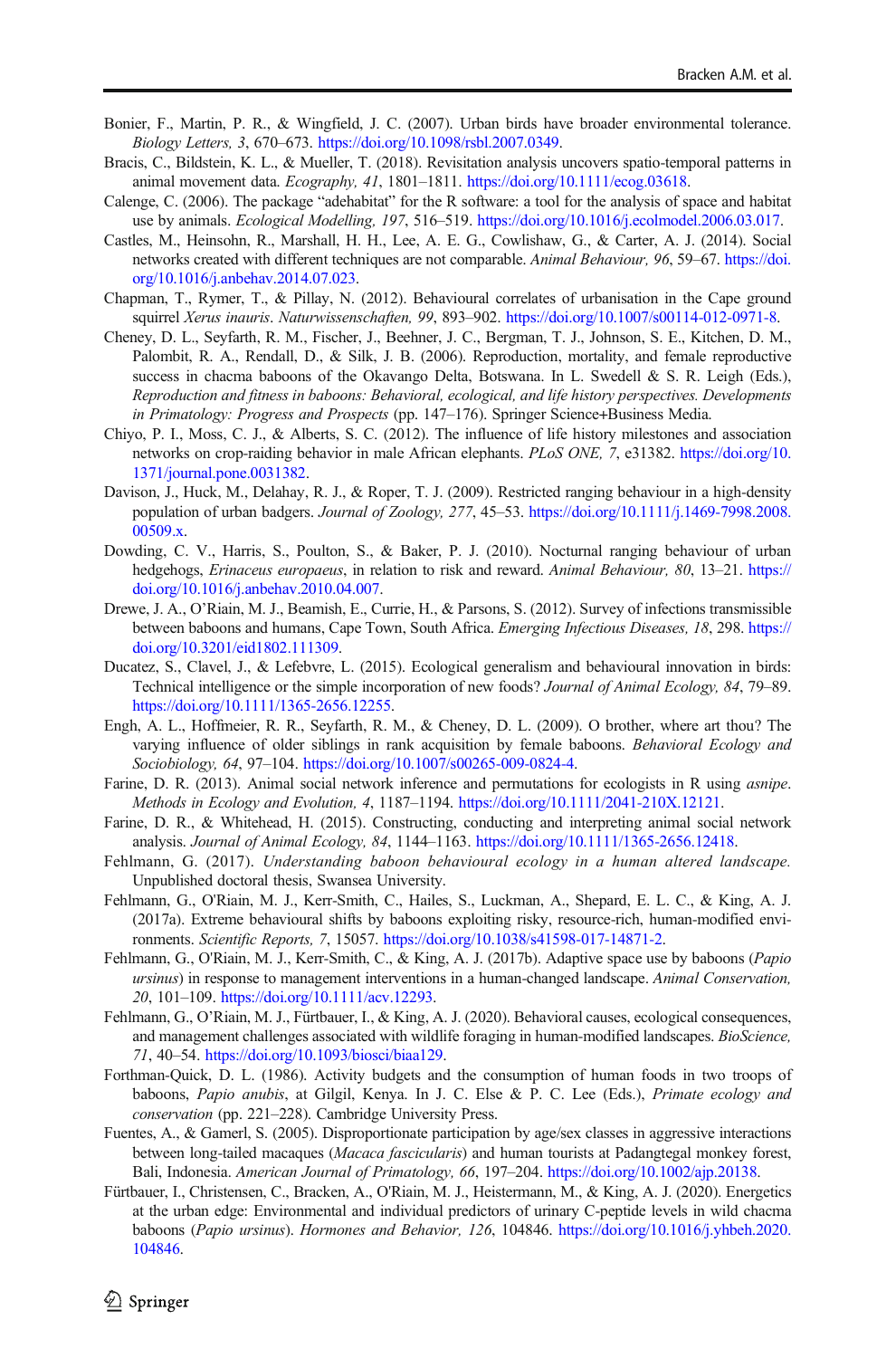<span id="page-14-0"></span>Garnier, S. (2016). SwaRm. [https://github.com/swarm-lab/swaRm.](https://github.com/swarm-lab/swaRm) Accessed May 2019.

- Hamer, A. J., & McDonnell, M. J. (2008). Amphibian ecology and conservation in the urbanising world: A review. Biological Conservation, 141, 2432–2449. <https://doi.org/10.1016/j.biocon.2008.07.020>.
- Hartig, F. (2020). DHARMa: Residual diagnostics for hierarchical (multi-level/mixed) regression models. R package version 0.3.3.0. <http://florianhartig.github.io/DHARMa>. Accessed May 2020.
- Henzi, S., Lycett, J., & Piper, S. (1997). Fission and troop size in a mountain baboon population. Animal Behaviour, 53, 525–535. <https://doi.org/10.1006/anbe.1996.0302>.
- Hertel, A. G., Niemelä, P. T., Dingemanse, N. J., & Mueller, T. (2020). A guide for studying amongindividual behavioral variation from movement data in the wild. Movement Ecology, 8, 1–18. [https://doi.](https://doi.org/10.1186/s40462-020-00216-8) [org/10.1186/s40462-020-00216-8](https://doi.org/10.1186/s40462-020-00216-8).
- Hoffman, T. S. (2011). The spatial ecology of chacma baboons (Papio ursinus) in the Cape Peninusula, South Africa: Towards improved management and conservation strategies. Unpublished doctoral thesis, University of Cape Town.
- Hoffman, T. S., & O'Riain, M. J. (2011). The spatial ecology of chacma baboons (Papio ursinus) in a humanmodified environment. International Journal of Primatology, 32, 308–328. [https://doi.org/10.1007/](https://doi.org/10.1007/s10764-010-9467-6) [s10764-010-9467-6.](https://doi.org/10.1007/s10764-010-9467-6)
- Hoffman, T. S., & O'Riain, M. J. (2012a). Landscape requirements of a primate population in a humandominated environment. Frontiers in Zoology, 9, 1. <https://doi.org/10.1186/1742-9994-9-1>.
- Hoffman, T. S., & O'Riain, M. J. (2012b). Monkey management: using spatial ecology to understand the extent and severity of human–baboon conflict in the Cape Peninsula, South Africa. Ecology and Society, 17, 13. [https://doi.org/10.5751/ES-04882-170313.](https://doi.org/10.5751/ES-04882-170313)
- Hughey, L. F., Hein, A. M., Strandburg-Peshkin, A., & Jensen, F. H. (2018). Challenges and solutions for studying collective animal behaviour in the wild. Philosophical Transactions of the Royal Society B: Biological Sciences, 373, 20170005. <https://doi.org/10.1098/rstb.2017.0005>.
- Kaplan, B. S., O'Riain, M. J., van Eeden, R., & King, A. J. (2011). A low-cost manipulation of food resources reduces spatial overlap between baboons (Papio ursinus) and humans in conflict. International Journal of Primatology, 32, 1397–1412. [https://doi.org/10.1007/s10764-011-9541-8.](https://doi.org/10.1007/s10764-011-9541-8)
- Kark, S., Iwaniuk, A., Schalimtzek, A., & Banker, E. (2007). Living in the city: Can anyone become an 'urban exploiter'? Journal of Biogeography, 34, 638–651. [https://doi.org/10.1111/j.1365-2699.2006.01638.x.](https://doi.org/10.1111/j.1365-2699.2006.01638.x)
- King, A. J., & Cowlishaw, G. (2009). All together now: Behavioural synchrony in baboons. Animal Behaviour, 78, 1381–1387. [https://doi.org/10.1016/j.anbehav.2009.09.009.](https://doi.org/10.1016/j.anbehav.2009.09.009)
- King, A. J., Douglas, C. M. S., Huchard, E., Isaac, N. J. B., & Cowlishaw, G. (2008). Dominance and affiliation mediate despotism in a social primate. Current Biology, 18, 1833–1838. [https://doi.org/10.](https://doi.org/10.1016/j.cub.2008.10.048) [1016/j.cub.2008.10.048](https://doi.org/10.1016/j.cub.2008.10.048).
- King, A. J., Isaac, N. J. B., & Cowlishaw, G. (2009). Ecological, social, and reproductive factors shape producer–scrounger dynamics in baboons. Behavioral Ecology, 20, 1039–1049. [https://doi.org/10.1093/](https://doi.org/10.1093/beheco/arp095) [beheco/arp095](https://doi.org/10.1093/beheco/arp095).
- King, A. J., Sueur, C., Huchard, E., & Cowlishaw, G. (2011). A rule-of-thumb based on social affiliation explains collective movements in desert baboons. Animal Behaviour, 82, 1337–1345. [https://doi.org/10.](https://doi.org/10.1016/j.anbehav.2011.09.017) [1016/j.anbehav.2011.09.017.](https://doi.org/10.1016/j.anbehav.2011.09.017)
- King, A. J., Fehlmann, G., Biro, D., Ward, A. J., & Fürtbauer, I. (2018). Re-wilding collective behaviour: An ecological perspective. Trends in Ecology & Evolution, 33, 347–357. [https://doi.org/10.1016/j.tree.2018.](https://doi.org/10.1016/j.tree.2018.03.004) [03.004](https://doi.org/10.1016/j.tree.2018.03.004).
- Kitchen, D. M., Beehner, J. C., Bergman, T. J., Cheney, D. L., Crockford, C., Engh, A. L., Fischer, J., Seyfarth, R. M., & Wittig, R. (2009). The causes and consequences of male aggression directed at female chacma baboons. In M. N. Muller & R. W. Wrangham (Eds.), Sexual coercion in primates and humans: An evolutionary perspective on male aggression against females (pp. 128–156). Harvard University Press.
- Klegarth, A. R., Hollocher, H., Jones-Engel, L., Shaw, E., Lee, B. P. Y. H., Feeney, T., Holmes, D., Laguea, D., & Fuentes, A. (2017). Urban primate ranging patterns: GPS-collar deployments for Macaca fascicularis and M. sylvanus. American Journal of Primatology, 79, e22633. [https://doi.org/10.1002/](https://doi.org/10.1002/ajp.22633) [ajp.22633.](https://doi.org/10.1002/ajp.22633)
- Kummer, H. (1968). Social organization of hamadryas baboons: A field study. The University of Chicago Press.
- Kurihara, Y. (2016). Low-ranking female Japanese macaques make efforts for social grooming. Current Zoology, 62, 99–108. <https://doi.org/10.1093/cz/zow006>.
- Lehmann, J., Korstjens, A. H., & Dunbar, R. I. M. (2007). Group size, grooming and social cohesion in primates. Animal Behaviour, 74, 1617–1629. [https://doi.org/10.1016/j.anbehav.2006.10.025.](https://doi.org/10.1016/j.anbehav.2006.10.025)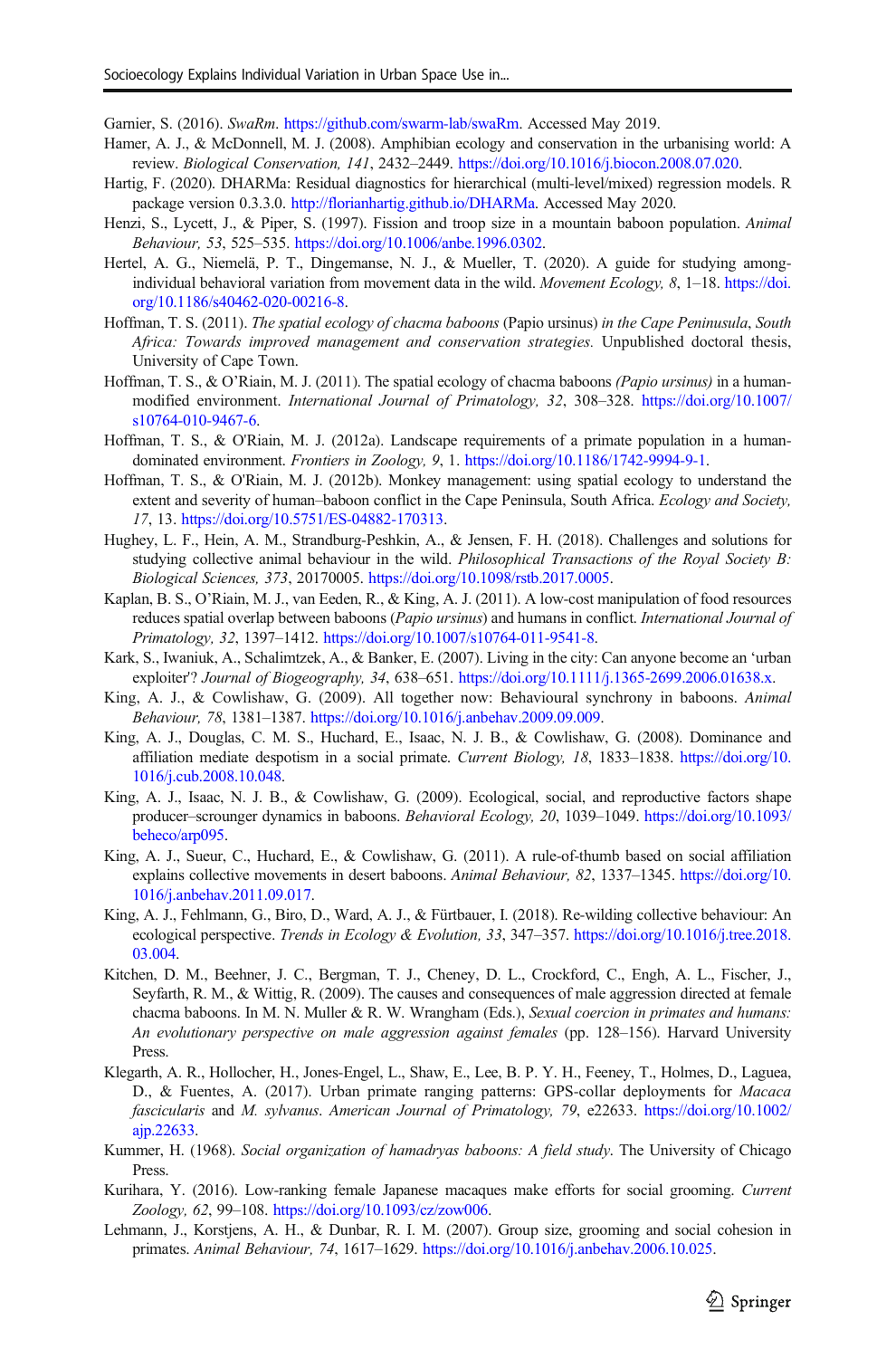- <span id="page-15-0"></span>Lowry, H., Lill, A., & Wong, B. B. M. (2013). Behavioural responses of wildlife to urban environments. Biological Reviews, 88, 537–549. <https://doi.org/10.1111/brv.12012>.
- Maibeche, Y., Moali, A., Yahi, N., & Menard, N. (2015). Is diet flexibility an adaptive life trait for relictual and peri-urban populations of the endangered primate Macaca sylvanus? PloS ONE, 10, e0118596. [https://doi.org/10.1371/journal.pone.0118596.](https://doi.org/10.1371/journal.pone.0118596)
- Marty, P. R., Balasubramaniam, K. N., Kaburu, S. S. K., Hubbard, J., Beisner, B., Bliss-Moreau, E., Ruppert, N., Arlet, M. E., Sah, S. A. M., & Ismail, A. (2019). Individuals in urban dwelling primate species face unequal benefits associated with living in an anthropogenic environment. Primates, 61, 1–7. [https://doi.](https://doi.org/10.1007/s10329-019-00775-4) [org/10.1007/s10329-019-00775-4](https://doi.org/10.1007/s10329-019-00775-4).
- McKinney, M. L. (2002). Urbanization, biodiversity, and conservation: The impacts of urbanization on native species are poorly studied, but educating a highly urbanized human population about these impacts can greatly improve species conservation in all ecosystems. Bioscience, 52, 883–890. [https://doi.org/10.1641/](https://doi.org/10.1641/0006-3568(2002)052<0883:UBAC>2.0.CO;2) [0006-3568\(2002\)052\[0883:UBAC\]2.0.CO;2.](https://doi.org/10.1641/0006-3568(2002)052<0883:UBAC>2.0.CO;2)
- McLennan, M. R., & Hockings, K. J. (2016). The aggressive apes? Causes and contexts of great ape attacks on local persons. In F. Angelici (Ed.), Problematic wildlife (pp. 373–394). Springer.
- Merkle, J. A., Robinson, H. S., Krausman, P. R., & Alaback, P. (2013). Food availability and foraging near human developments by black bears. Journal of Mammalogy, 94, 378–385. [https://doi.org/10.1644/12-](https://doi.org/10.1644/12-MAMM-A-002.1) [MAMM-A-002.1](https://doi.org/10.1644/12-MAMM-A-002.1).
- Merrick, M. J., & Koprowski, J. L. (2017). Should we consider individual behavior differences in applied wildlife conservation studies? Biological Conservation, 209, 34–44. [https://doi.org/10.1016/j.biocon.](https://doi.org/10.1016/j.biocon.2017.01.021) [2017.01.021.](https://doi.org/10.1016/j.biocon.2017.01.021)
- Montanari, D., Hambuckers, J., Fischer, J., & Zinner, D. (2019). Coordination during group departures and group progressions in the tolerant multilevel society of wild Guinea baboons (Papio papio). BioRxiv, 797761. [https://doi.org/10.1101/797761.](https://doi.org/10.1101/797761)
- Mormile, J. E., & Hill, C. M. (2017). Living with urban baboons: Exploring attitudes and their implications for local baboon conservation and management in Knysna, South Africa. *Human Dimensions of Wildlife*, 22, 99–109. <https://doi.org/10.1080/10871209.2016.1255919>.
- Morrow, K. S., Glanz, H., Ngakan, P. O., & Riley, E. P. (2019). Interactions with humans are jointly influenced by life history stage and social network factors and reduce group cohesion in moor macaques (Macaca maura). Scientific Reports, 9, 1–12. <https://doi.org/10.1038/s41598-019-56288-z>.
- Norton, G. W. (1986). Leadership: Decision processes of group movement in yellow baboons. In J. C. Else & P. C. Lee (Eds.), Primate ecology and conservation (pp. 145–156). Cambridge University Press.
- O'Bryan, L. R., Abaid, N., Nakayama, S., Dey, T., King, A. J., Cowlishaw, G., Rubenstein, D. I., & Garnier, S. (2019). Contact calls facilitate group contraction in free-ranging goats (Capra aegagrus hircus). Frontiers in Ecology and Evolution, 7, 73. [https://doi.org/10.3389/fevo.2019.00073.](https://doi.org/10.3389/fevo.2019.00073)
- Palombit, R. A., Cheney, D. L., & Seyfarth, R. M. (2001). Female–female competition for male 'friends' in wild chacma baboons (Papio cynocephalus ursinus). Animal Behaviour, 61, 1159–1171. [https://doi.org/](https://doi.org/10.1006/anbe.2000.1690) [10.1006/anbe.2000.1690](https://doi.org/10.1006/anbe.2000.1690).
- Peignier, M., Webber, Q. M. R., Koen, E. L., Laforge, M. P., Robitaille, A. L., & Vander Wal, E. (2019). Space use and social association in a gregarious ungulate: Testing the conspecific attraction and resource dispersion hypotheses. Ecology and Evolution, 9, 5133–5145. <https://doi.org/10.1002/ece3.5071>.
- Plowman, A. B., Jordan, N. R., Anderson, N., Condon, E., & Fraser, O. (2005). Welfare implications of captive primate population management: Behavioural and psycho-social effects of female-based contraception, oestrus and male removal in hamadryas baboons (Papio hamadryas). Applied Animal Behaviour Science, 90, 155–165. <https://doi.org/10.1016/j.applanim.2004.08.014>.
- QGIS.org. (2020). QGIS Geographic Information System. Open Source Geospatial Foundation Project. [http://](http://qgis.osgeo.org) [qgis.osgeo.org.](http://qgis.osgeo.org)
- R Core Team. (2020). R: A language and environment for statistical computing. R Foundation for Statistical Computing, Vienna, Austria. [https://www.R-project.org/.](https://www.r-project.org/)
- Ransom, T. W. (1981). Beach troop of the Gombe. Associated University Presses.
- Reader, S. M., & Laland, K. N. (2001). Primate innovation: Sex, age and social rank differences. International Journal of Primatology, 22, 787–805. [https://doi.org/10.1023/A:1012069500899.](https://doi.org/10.1023/A:1012069500899)
- Richardson, P. (2018a). HWS monthly report, July. [https://hwsolutions.co.za/wp-content/uploads/2018/09/](https://hwsolutions.co.za/wp-content/uploads/2018/09/HWS-Monthly-Report-JULY-2018.pdf) [HWS-Monthly-Report-JULY-2018.pdf.](https://hwsolutions.co.za/wp-content/uploads/2018/09/HWS-Monthly-Report-JULY-2018.pdf) Accessed August 2020.
- Richardson, P. (2018b). HWS monthly report, June. [https://hwsolutions.co.za/wp-content/uploads/2018/07/](https://hwsolutions.co.za/wp-content/uploads/2018/07/HWS-Monthly-Report-June-2018.pdf) [HWS-Monthly-Report-June-2018.pdf](https://hwsolutions.co.za/wp-content/uploads/2018/07/HWS-Monthly-Report-June-2018.pdf). Accessed August 2020.
- Robitaille, A. L., Webber, Q. M. R., & Vander Wal, E. (2019). Conducting social network analysis with animal telemetry data: Applications and methods using spatsoc. Methods in Ecology and Evolution, 10, 1203–1211. [https://doi.org/10.1111/2041-210X.13215.](https://doi.org/10.1111/2041-210X.13215)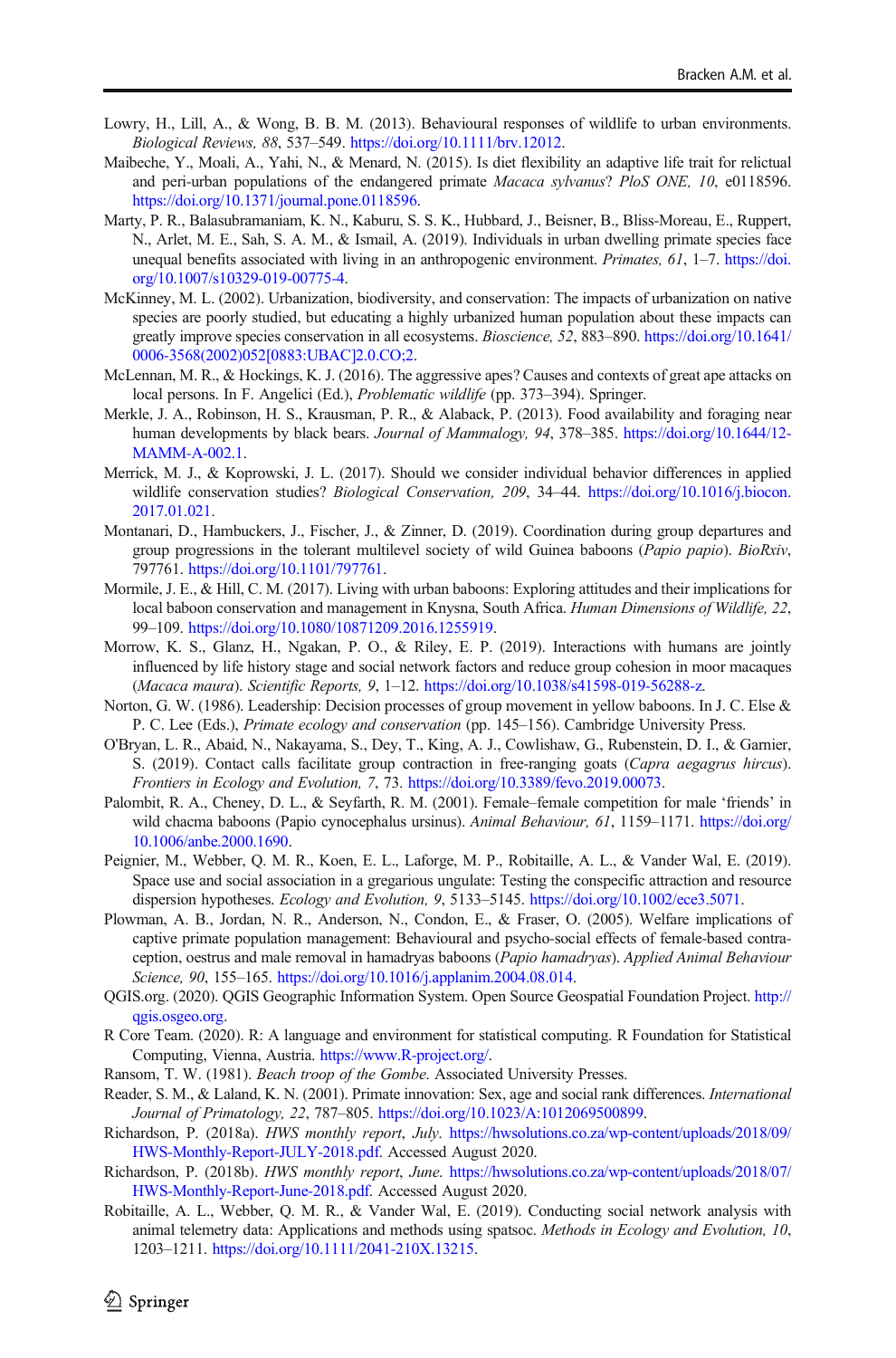- <span id="page-16-0"></span>Roth, T. C., Vetter, W. E., & Lima, S. L. (2008). Spatial ecology of winting *Accipiter* hawks: Home range, habitat use, and the influence of bird feeders. *The Condor*, 110, 260–268. [https://doi.org/10.1525/cond.](https://doi.org/10.1525/cond.2008.8489) [2008.8489.](https://doi.org/10.1525/cond.2008.8489)
- Rousset, F., & Ferdy, J. B. (2014). Testing environmental and genetic effects in the presence of spatial autocorrelation. Ecography, 37, 781–790. [https://doi.org/10.1111/ecog.00566.](https://doi.org/10.1111/ecog.00566)
- Šálek, M., Drahníková, L., & Tkadlec, E. (2015). Changes in home range sizes and population densities of carnivore species along the natural to urban habitat gradient. Mammal Review, 45, 1–14. [https://doi.org/](https://doi.org/10.1111/mam.12027) [10.1111/mam.12027.](https://doi.org/10.1111/mam.12027)
- Sánchez-Tójar, A., Schroeder, J., & Farine, D. R. (2018). A practical guide for inferring reliable dominance hierarchies and estimating their uncertainty. Journal of Animal Ecology, 87, 594–608. [https://doi.org/10.](https://doi.org/10.1111/1365-2656.12776) [1111/1365-2656.12776](https://doi.org/10.1111/1365-2656.12776).
- Schwalb-Willmann, J., Remelgado, R., Safi, K., & Wegmann, M. (2020). moveVis: Animating movement trajectories in synchronicity with static or temporally dynamic environmental data in R. Methods in Ecology and Evolution, 11, 664–669. <https://doi.org/10.1111/2041-210X.13374>.
- Sih, A., Ferrari, M. C. O., & Harris, D. J. (2011). Evolution and behavioural responses to human-induced rapid environmental change. Evolutionary Applications, 4, 367–387. [https://doi.org/10.1111/j.1752-4571.2010.](https://doi.org/10.1111/j.1752-4571.2010.00166.x) 00166 x
- Silk, J. B., Alberts, S. C., & Altmann, J. (2003). Social bonds of female baboons enhance infant survival. Science, 302, 1231–1234. <https://doi.org/10.1126/science.1088580>.
- Skead, C. J. (1980). Historical mammal incidence in the Cape Province (Vol. 1): Cape Town, The Department of Nature and Environmental Conservation of the Provincial Administration of the Cape of Good Hope.
- Strandburg-Peshkin, A., Farine, D. R., Couzin, I. D., & Crofoot, M. C. (2015). Shared decision-making drives collective movement in wild baboons. Science, 348, 1358–1361. <https://doi.org/10.1126/science.aaa5099>.
- Strum, S. C. (2010). The development of primate raiding: Implications for management and conservation. International Journal of Primatology, 31, 133–156. <https://doi.org/10.1007/s10764-009-9387-5>.
- Stueckle, S., & Zinner, D. (2008). To follow or not to follow: Decision making and leadership during the morning departure in chacma baboons. Animal Behaviour, 75, 1995–2004. [https://doi.org/10.1016/j.](https://doi.org/10.1016/j.anbehav.2007.12.012) [anbehav.2007.12.012](https://doi.org/10.1016/j.anbehav.2007.12.012).
- Sueur, C. (2011). Group decision-making in chacma baboons: Leadership, order and communication during movement. BMC ecology, 11, 1–14. <https://doi.org/10.1186/1472-6785-11-26>.
- Sueur, C., Deneubourg, J.-L., Petit, O., & Couzin, I. D. (2011). Group size, grooming and fission in primates: A modeling approach based on group structure. Journal of Theoretical Biology, 273, 156–166. [https://doi.](https://doi.org/10.1016/j.jtbi.2010.12.035) [org/10.1016/j.jtbi.2010.12.035.](https://doi.org/10.1016/j.jtbi.2010.12.035)
- Suzuki, N., Olson, D. H., & Reilly, E. C. (2008). Developing landscape habitat models for rare amphibians with small geographic ranges: A case study of Siskiyou Mountains salamanders in the western USA. Biodiversity and Conservation, 17, 2197–2218. [https://doi.org/10.1007/s10531-007-9281-4.](https://doi.org/10.1007/s10531-007-9281-4)
- Swedell, L. (2011). African papionins: Diversity of social organization and ecological flexibility. In C. J. Campbell, A. Fuentes, K. C. MacKinnon, S. K. Bearder, & R. M. Stumpf (Eds.), Primates in perspective (2nd ed., pp. 241–277). Oxford University Press.
- van Doorn, A. C., & O'Riain, M. J. (2020). Nonlethal management of baboons on the urban edge of a large metropole. American Journal of Primatology, 82, e23164. <https://doi.org/10.1002/ajp.23164>.
- van Doorn, A. C., O'Riain, M. J., & Swedell, L. (2010). The effects of extreme seasonality of climate and day length on the activity budget and diet of semi-commensal chacma baboons (Papio ursinus) in the Cape Peninsula of South Africa. American Journal of Primatology, 72, 104–112. [https://doi.org/10.1002/ajp.](https://doi.org/10.1002/ajp.20759) [20759](https://doi.org/10.1002/ajp.20759).
- Wickham, H. (2014). Package 'scales': Scale functions for visualization. [https://cran.r-project.org/web/](https://cran.r-project.org/web/packages/scales/scales.pdf) [packages/scales/scales.pdf](https://cran.r-project.org/web/packages/scales/scales.pdf). Accessed June 2019.
- Wolak, M. E., Fairbairn, D. J., & Paulsen, Y. R. (2012). Guidelines for estimating repeatability. Methods in Ecology and Evolution, 3, 129–137. [https://doi.org/10.1111/j.2041-210X.2011.00125.x.](https://doi.org/10.1111/j.2041-210X.2011.00125.x)